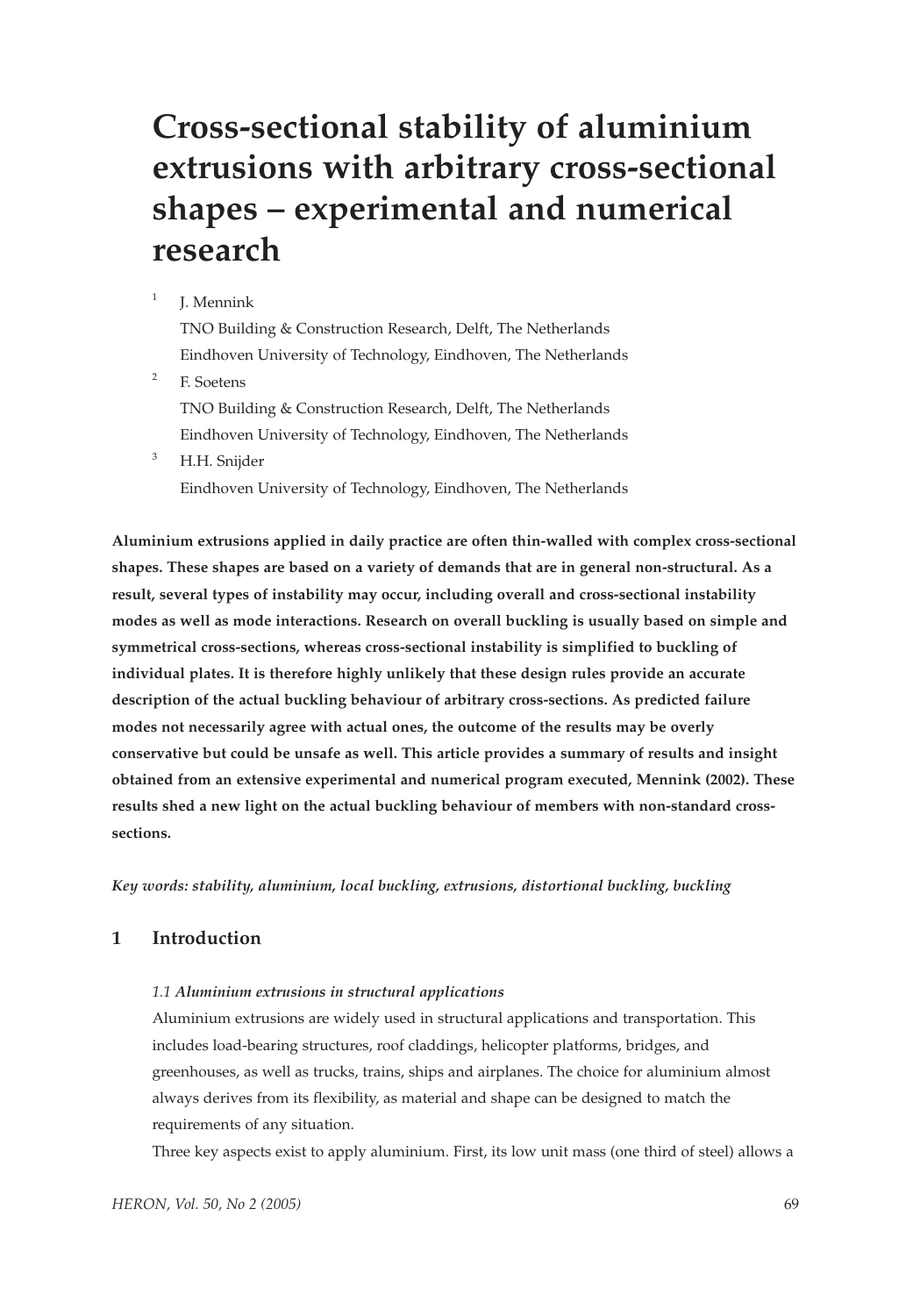substantial weight reduction compared to other materials like steel, thus increasing the allowable live load and reducing assembly, and transportation costs. Secondly, when exposed to air, aluminium immediately forms a tight oxide-layer. Thus, most alloys are not susceptible to ongoing corrosion, even in extreme environments. For example, aluminium has been used successfully on offshore platforms for decades without the use of protective layers. Finally, the extrusion manufacturing process provides an almost infinite range of possible cross-sectional shapes, as shown in figure 1. Designers can thus freely optimise the cross-section by adding functions like e.g. stiffeners and weld backings, or to accommodate connections.



*Figure 1: Examples of complex aluminium extrusions*

These positive aspects show a very useful material. However, aluminium also has some less positive aspects. The modulus of elasticity (*E* = 70000 N/mm2) of aluminium is only one third of that of steel. Thus, more material is necessary to satisfy stiffness criteria. In addition, it makes aluminium more susceptible to instability (buckling). Secondly, high temperatures reduce the material strength and nullify heat-treatments. Weld design and fire resistance can therefore become key aspects. Finally, the costs per kilogram of aluminium are higher than those of steel are. Though these negative aspects seem rather demanding, they can be accounted for by taking optimal advantage of the freedom of cross-sectional shape. Optimisation, i.e. minimising of cross-sectional area or inclusion of additional functions, is thus an important part of the design process. For example: extruded stiffeners can prevent stability problems, optimisation can minimise the cross-sectional area, while welds can be relocated to less stressed areas. Thus, optimisation is an important part of the design process. In practice, it often results in thinwalled extrusions with complex cross-sectional shapes.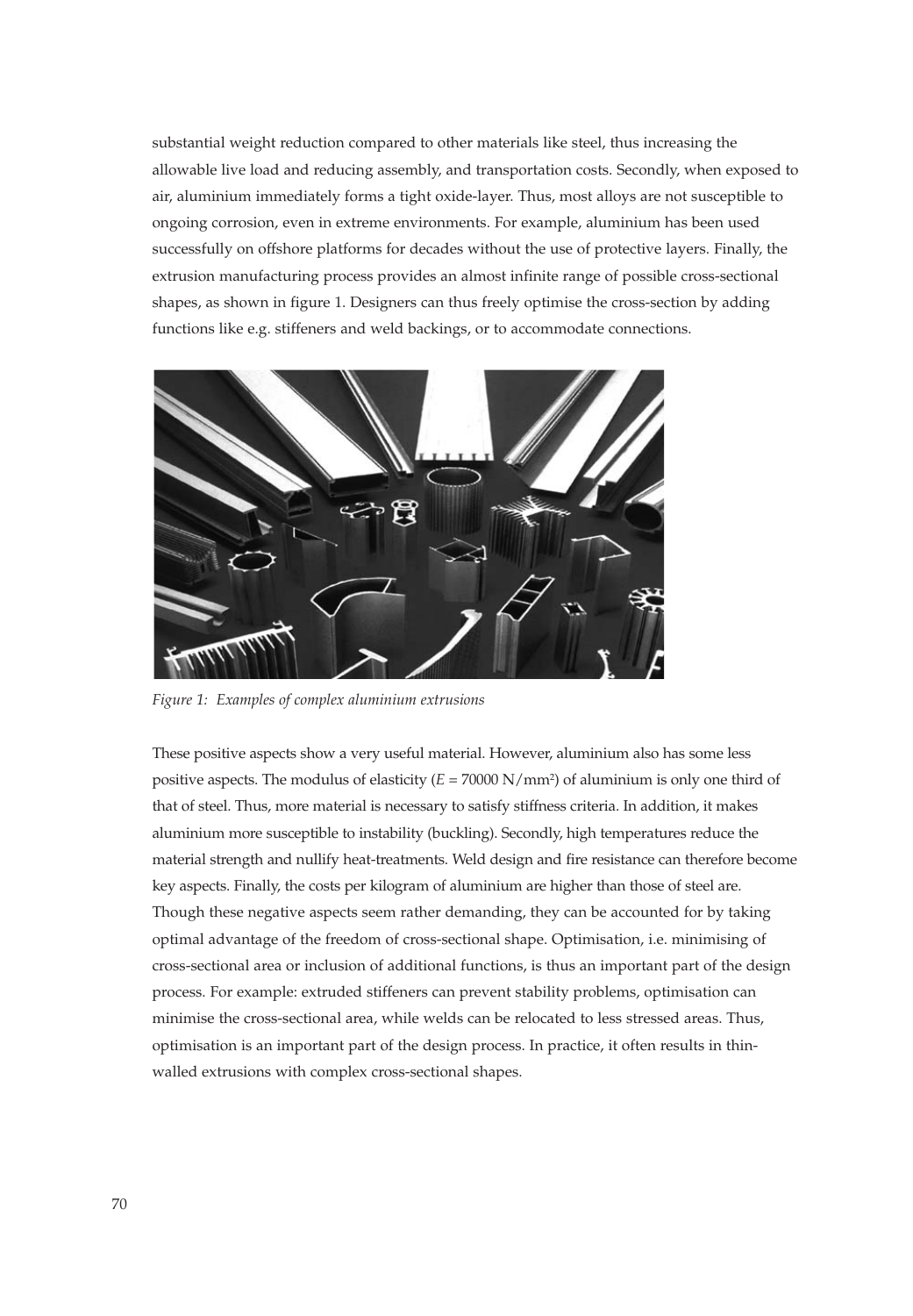#### *1.2 Buckling of axially compressed aluminium extrusions*

The combination of complexly shaped thin-walled cross-sections and a moderate material stiffness (Young's modulus *E*) results in cross-sectional instability as one of the decisive design issues for aluminium extrusions. Cross-sections susceptible to this type of instability often consist of slender plates that are connected at nodes. Two examples are presented in figure 2. It can be seen that while some connecting nodes remain in place, others translate when instability due to compressive stresses occurs. As this may cause a significantly different behaviour, a distinction is made between local and distortional buckling:

- *Local buckling* refers to buckling patterns where each connecting node between plate segments of a section remains in place.
- *Distortional buckling* refers to buckling patterns where at least one connecting node between plate elements translates.



Distortional buckling Local buckling

*Figure 2: Cross-sectional instability – Local and distortional buckling*

Design rules for local buckling of cross-sections (see e.g. Eurocode 9 (CEN 1999)) are based on the theoretical solutions of the plate-buckling problem, which are subsequently fitted empirically to test results. Though this approach has proven itself for traditional cross-sections like e.g. rectangular hollow sections, I- and U-sections they do not represent the actual behaviour as they neglect plate interactions.

Design rules for distortional buckling are limited to a few specific cases like: flanges with edge stiffeners and webs with one or two intermediate stiffeners. Though steel design codes like Eurocode 3 (CEN 1993) provide design rules for some additional geometries, these rules tend to become very complicated and time-consuming with an increasing complexity of the crosssectional shape.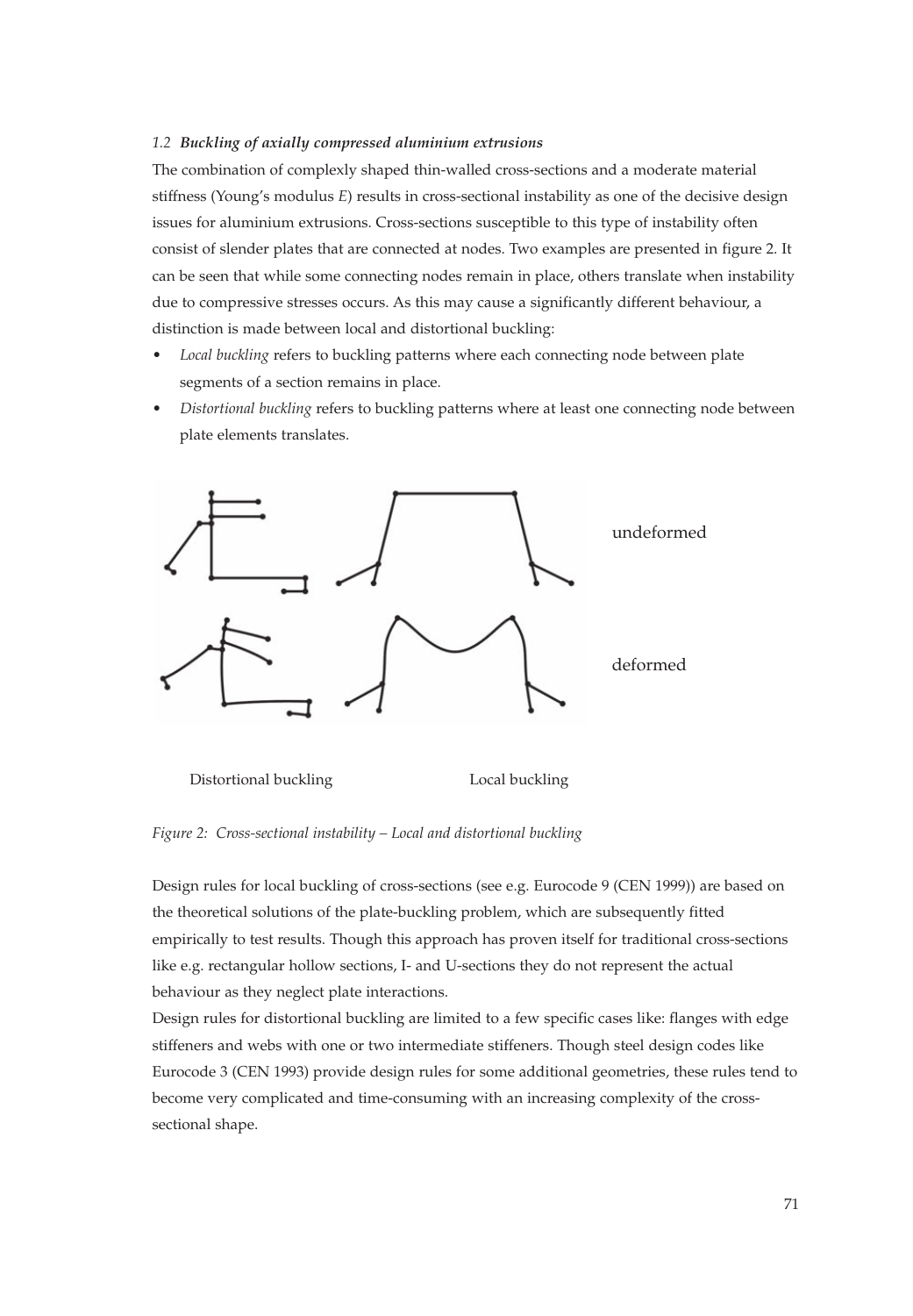In addition to the individual modes, interaction between local and overall buckling is hardly investigated, but rather drastically incorporated (see e.g. Mennink (2002)). Again, research is limited to traditional cross-sections. Thus, it can be concluded that the existing design rules for instability are limited with respect to cross-sectional instability; only a very limited range of cross-sections is covered and only with a limited accuracy. The contrast with the complexity of cross-sections used in practice is manifest. Without validated and safe design rules, daily practice might lead to disturbingly inaccurate and even unsafe design for complex aluminium cross-sections under compression.

# **2 Experimental investigation of cross-sectional stability**

This chapter presents a summary of existing experimental work and reports on the work executed within the PhD-study of J. Mennink (2002). Specific attention is paid to a wide range of non-traditional cross-sections.

#### *2.1 Summary of existing experimental work*

A large test program on square hollow sections (SHS), rectangular hollow sections (RHS) and U-sections (US) was executed at Salerno University, Italy (figure 3). The aim of these tests was to determine and validate the design rules of the Eurocode 9 (CEN 1999). See e.g. Landolfo et al. (1999) and Mazzolani et al. (1998).

The complete experimental program deals with specimens made of the 6000 and the 7000 series alloys. In addition, different tempers have been considered. Two types of RHS members can be recognized, RHS with sharp corners and RHS with rounded corners. Note that one specimen (RHS27) has an intermediate plate element stiffening the largest side of the cross-section.



*Figure 3: Cross-sections tested in the Salerno program* 

The Helsinki program (Hassinen 2000) aimed at verification of the Eurocode 9 by providing additional data on more complex sections (figure 4). It consists of: 17 RHS, 19 angles and 6 RHS-specimens with openings of aluminium alloy 6063 T6. The length of the specimens was varied in order to cover the slenderness ratios used in practice. The edges of the specimens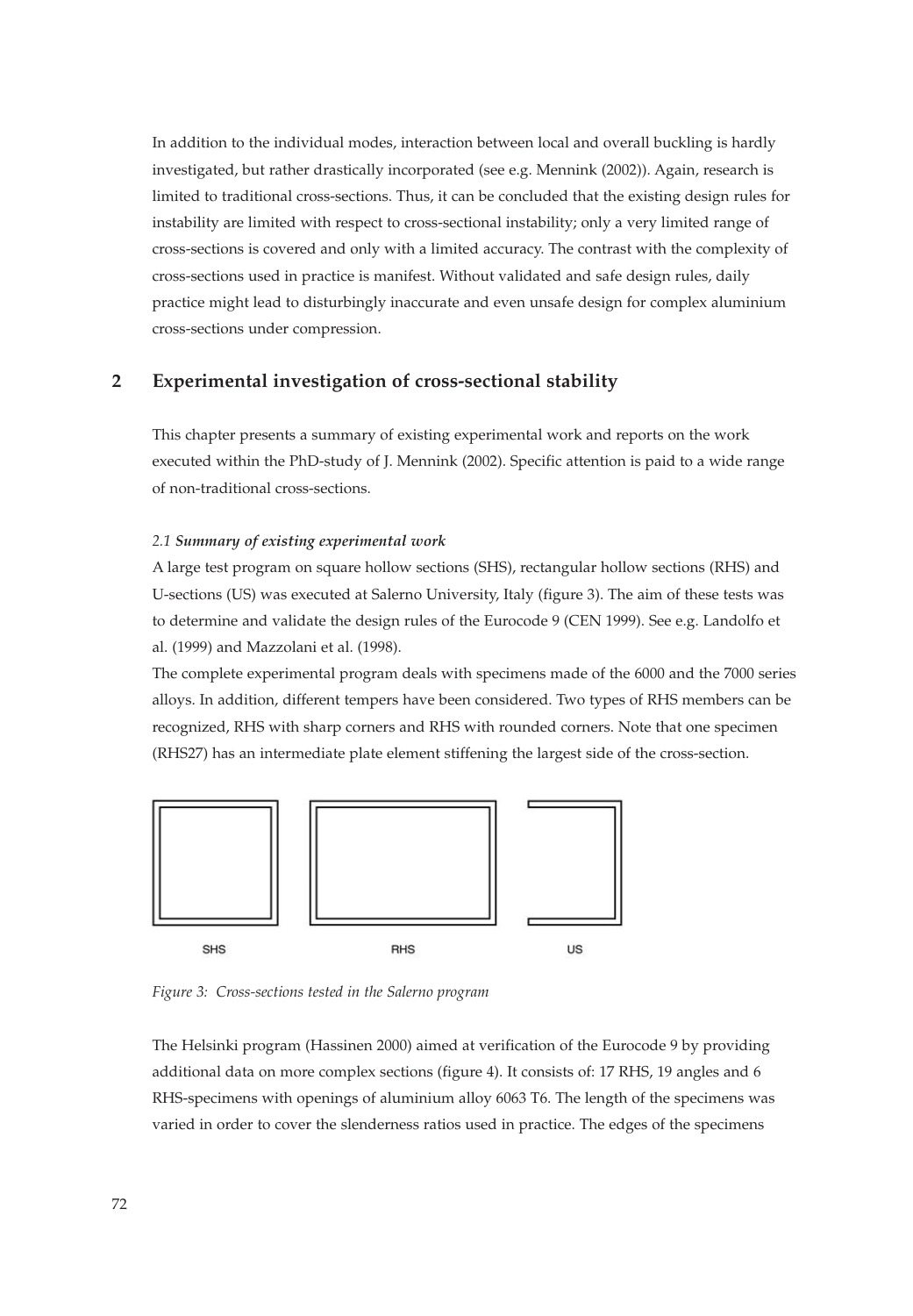were completely fixed within the frame of the testing machine. The specimens were loaded in uniform compression.



*Figure 4: Cross-sections tested in the Helsinki program.*

# *2.2 Eindhoven experimental program*

The Eindhoven test program (Mennink, 2002) consists of three series of uniformly compressed aluminium extrusions. The material was specified as AlMgSi0.5 (6063-T6). Subsequent series regard: RHS, US and complex sections (CS). The tests are explained more in detail in the following sections.



*Figure 5: Examples of cross-sections tested in the Eindhoven program*

#### *2.2.1 Rectangular hollow sections (RHS)*

The first test series consists of 17 compression tests on rectangular hollow sections (RHS). The aim of these tests was twofold: first, to determine the accuracy of the applied test set-up by variation of support conditions and specimen length. Secondly, the aim was to obtain experimental data on local buckling of internal plates (webs) while taking the influence of connecting plates into account.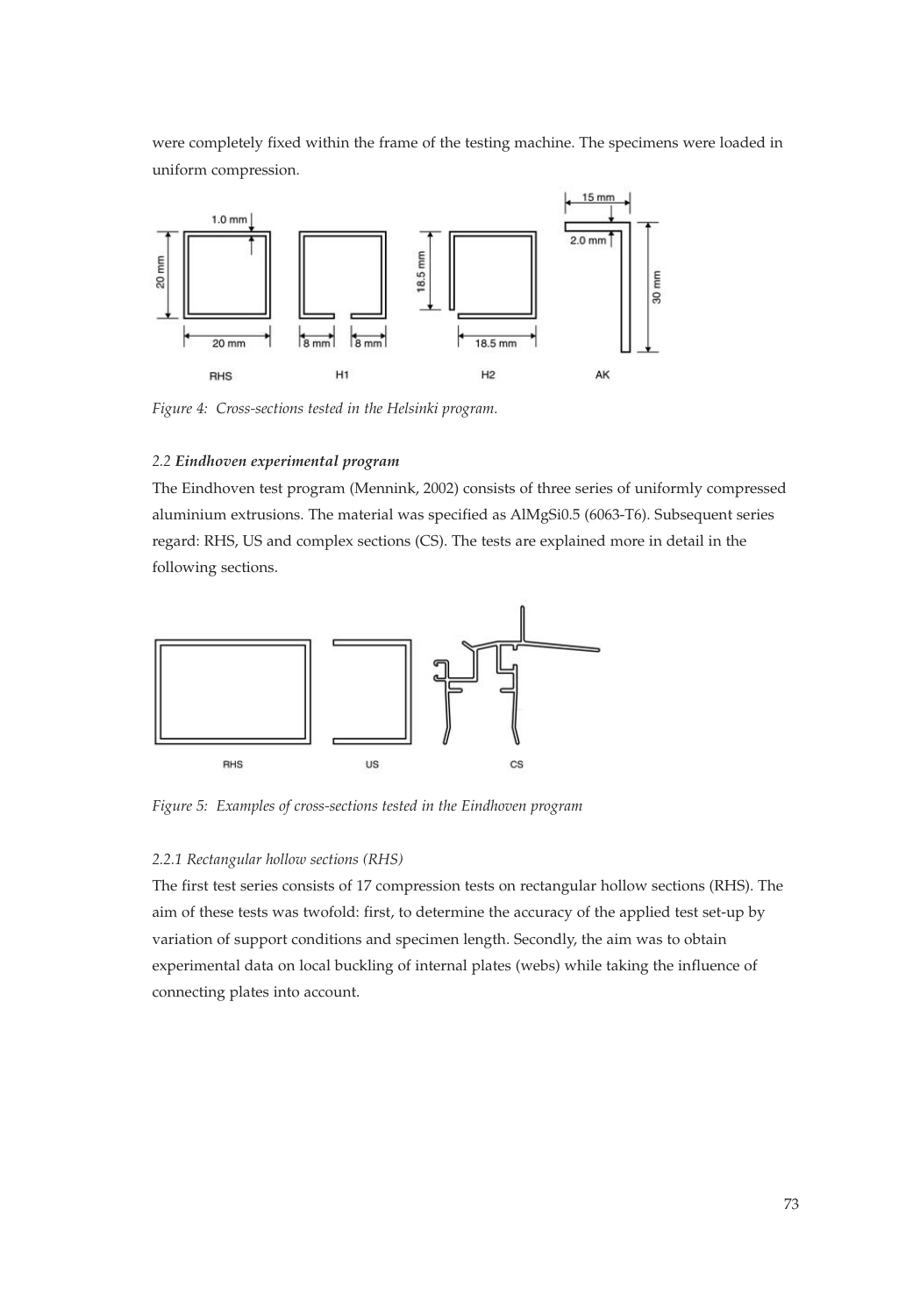## *2.2.2 U-sections (US)*

The second test series consisted of 21 compression tests on US specimen. The specimens were obtained from RHS by cutting. The aim of this series was to obtain experimental data about local buckling of outstands (flanges), including the stiffening influence of a connecting internal plate element (web). US specimen have two characteristic aspects. First of all, as the critical length of outstands is much larger than its plate width one would need very tall specimen to obtain more than one buckle over the specimen length. Secondly, flange buckling of US specimens may result in such a reduction of overall bending stiffness that in order to prevent the occurrence of overall column buckling one would need very compact, short, specimens. As these two aspects contradict, it is almost impossible to accommodate both. Moreover, it is very hard to determine in advance the influence of even one aspect. Therefore, it was chosen to use a constant, arbitrary chosen, specimen length of  $L = 300$  mm. Though the influence of support conditions as well as overall buckling may both still occur, this approach highly simplified the test set-up and thus enhanced the quality of the execution.

#### *2.2.3 Complex sections (CS)*

The third test series consisted of 40 tests on extrusions with 12 types of complex cross-sectional shapes (CS). The specimens were obtained from commercially available extrusions used mainly in greenhouses. The aim of these tests was to obtain experimental data on the cross-sectional instability behaviour of cross-sections that cannot be investigated by the current design codes. Well over a hundred cross-sections were studied in advance to determine the appropriateness of these specimens with respect to cross-sectional instability. The finite strip program CU-FSM allowed the determination of the critical stresses for cross-sectional and overall instability. The twelve cross-sections were chosen on the basis of their critical stress being substantially less than the 0.2% proof stress. Their cross-sections are presented in figure 6. Various specimen lengths were determined in order to obtain either solely cross-sectional instability or interaction with overall buckling modes.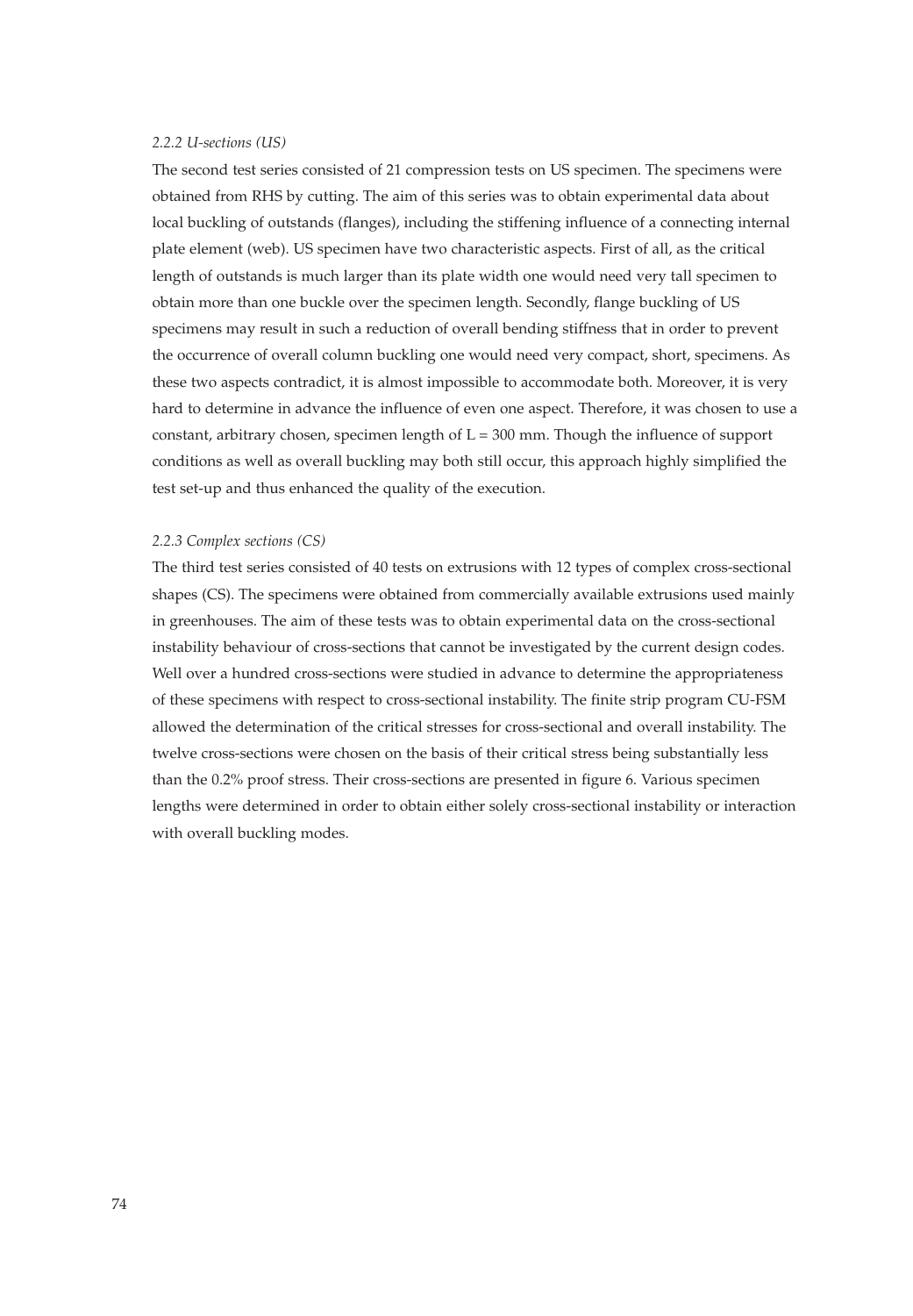

*Figure 6: Complex sections (CS) tested in the Eindhoven program*

## *2.3 Test set-up Eindhoven experimental program*

The test set-up used in the Eindhoven experimental program is presented in figure 7. The specimens are placed, freely, between fixed supports. Thus, the specimens resemble clamped columns that are loaded into compression by a uniform axial end displacement. The tests have been executed on a 250-kN bench. The bench is operated in displacement control of the hydraulic cylinders, which are steered by the measurement of the axial shortening of the specimens. Two perfectly flat support plates were fixed to the test rig; their flatness and parallelity was verified with an accuracy of 0.01 mm. The specimens were placed freely in between these plates. Double layers of Teflon were applied in-between the RHS-specimen and the support plates, in order to minimise friction and thus obtain an almost undisturbed displacement field. Thus, Teflon led to a remarkable improvement of the results of specimens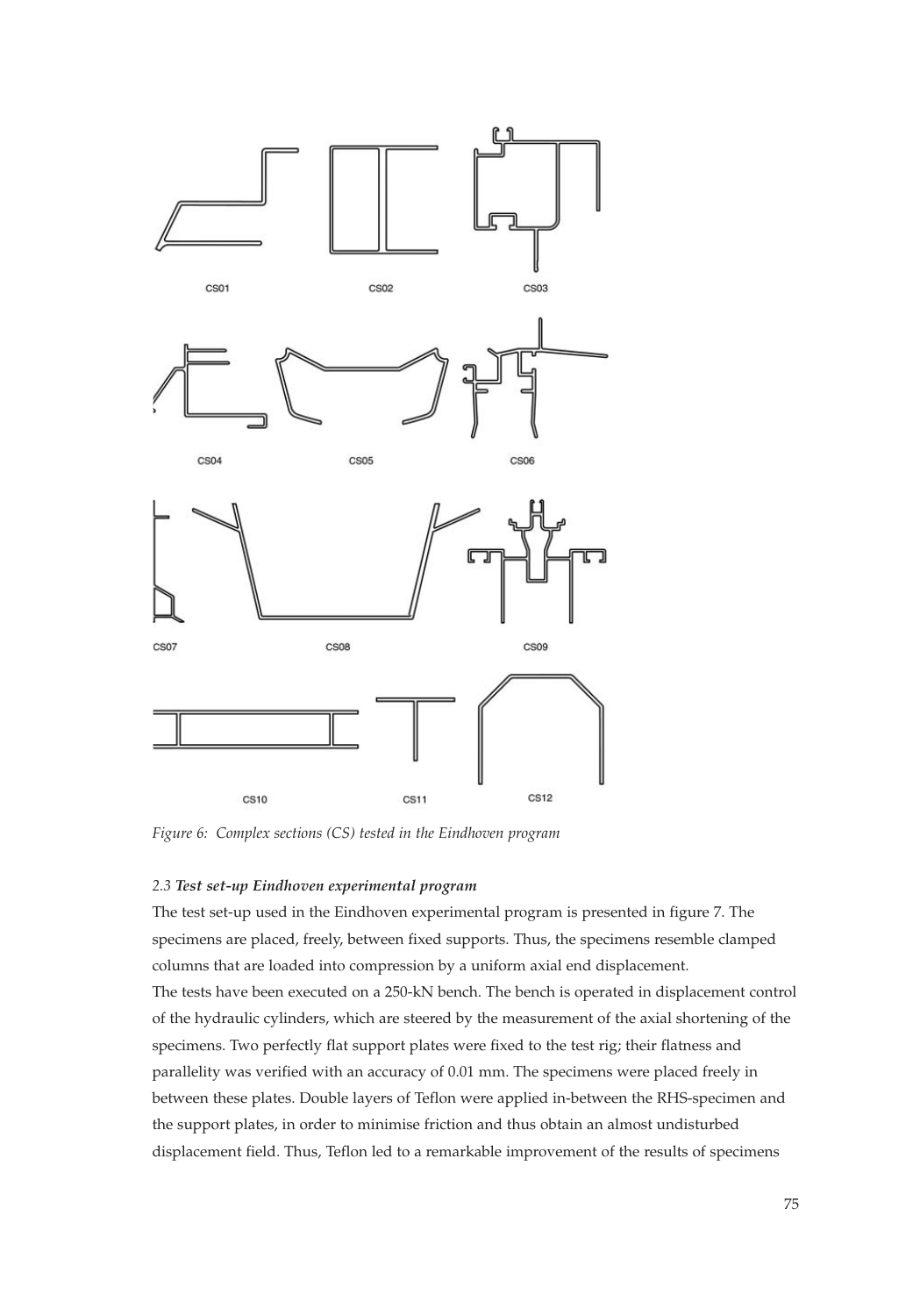that failed through squashing. Unfortunately, the reduction of friction also allows the occurrence of slip. As a result, the overall buckling length increased from half the specimen length to the entire specimen length. Thus the overall buckling resistance dropped substantially and could often become decisive. Therefore, Teflon was not applied in the tests on US- and CS specimens.



*Figure 7: Test set-up compression tests Eindhoven program* 

In order to obtain uniform axial shortening, both edges of the test specimens have to be flat, as well as parallel to each other. The RHS as well as the US specimen have been machined with an accuracy of 0.01 mm. Despite the effort on accuracy, some edges still showed a few small wires from the machining. Therefore, the spark erosion process was used to obtain flat edges for the complex sections. This process resulted in an even more accurate flatness (no wires, accuracy of 0.005 mm). However, the resulting parallelity of the edges was, for the larger specimens, substantially less and resulted for some cases even in visual gaps in the order of 0.1 mm.

#### *2.4 Imperfection measurements*

To obtain more insight into the actual imperfections, extensive measurements were performed on the initial deflections of the CS-specimen. A computerized bench was used to accurately measure the flatness of each plate of a cross-section, see figure 8. Each specimen was placed on the bench and the flatness of each plate was measured for a large number of points.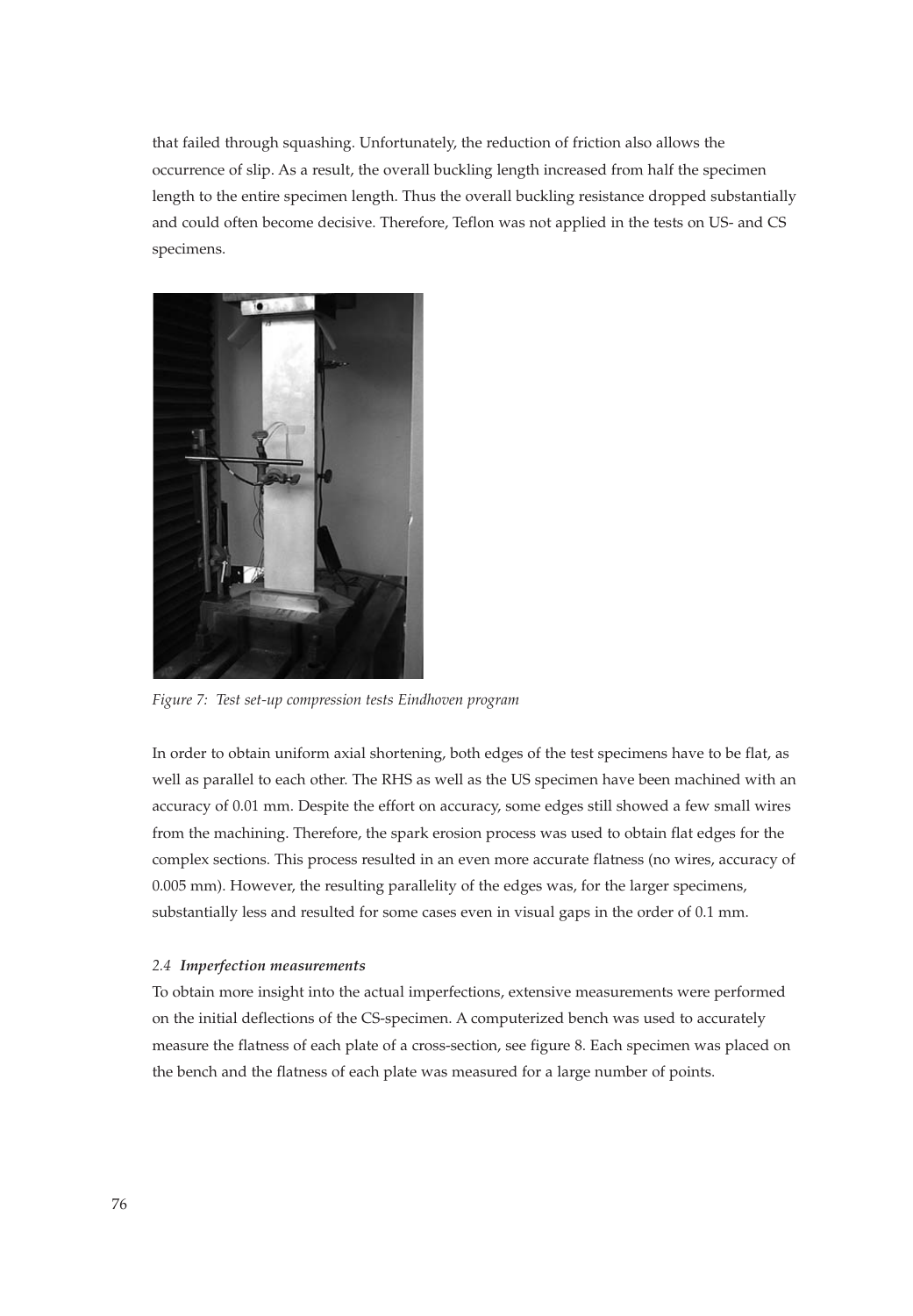

*Figure 8: Set-up and characteristic results of imperfection measurements – Specimen CS05*

An example of the measured deformation pattern is given in figure 8, showing a "dent" over the entire specimen length. Such a dent acts like a kink and therefore results in a limited improvement of the buckling strength of the plate, which contradicts the common assumption that imperfections reduce strength.

Imperfection patterns may be characterised by their shape and amplitude. Chapter 3 will explain that the finite element analyses apply imperfection shapes according to the deflected shape of the first Eigenmode of the specimen. Thus the imperfection measurements have been elaborated in Mennink (2002) to provide the amplitude of the first Eigenmode, denoted by  $e_{\rm o}$ .

# *2.5 Material characteristics / tensile tests*

Tensile tests were executed according to NEN-EN 10002-1 (NNI 1991) to determine the material characteristics. As these are used as input for finite element analyses of chapter 3, the actual stress-strain relation in both the elastic and inelastic ranges have to be determined accurately. This includes the modulus of elasticity  $E$ , and the 0.1% and 0.2% proof stresses  $f$  0.1 and  $f$  0.2. The tests have been executed using various load cycles in the elastic range and strain gauges on both sides of the specimen.

The results of the tensile tests show a remarkable consistent value of *E* (66 kN/mm2). This is substantially lower than the generally used value of 70 kN/mm<sup>2</sup> (bandwidth of 68 to 72). This shows that it is essential to execute tensile tests with at least one load cycle.

# *2.6 Failure modes*

The compression tests show a wide range of instability modes, as well as various types of interactions. Examples are given in figure 9. Note that a distinction must be made between the deformation mode at buckling initiation (e.g. local buckling) and the one that causes failure (e.g. flexural buckling). The results have been categorised using the following notations:

- Squashing (S)
- Flexural buckling (F)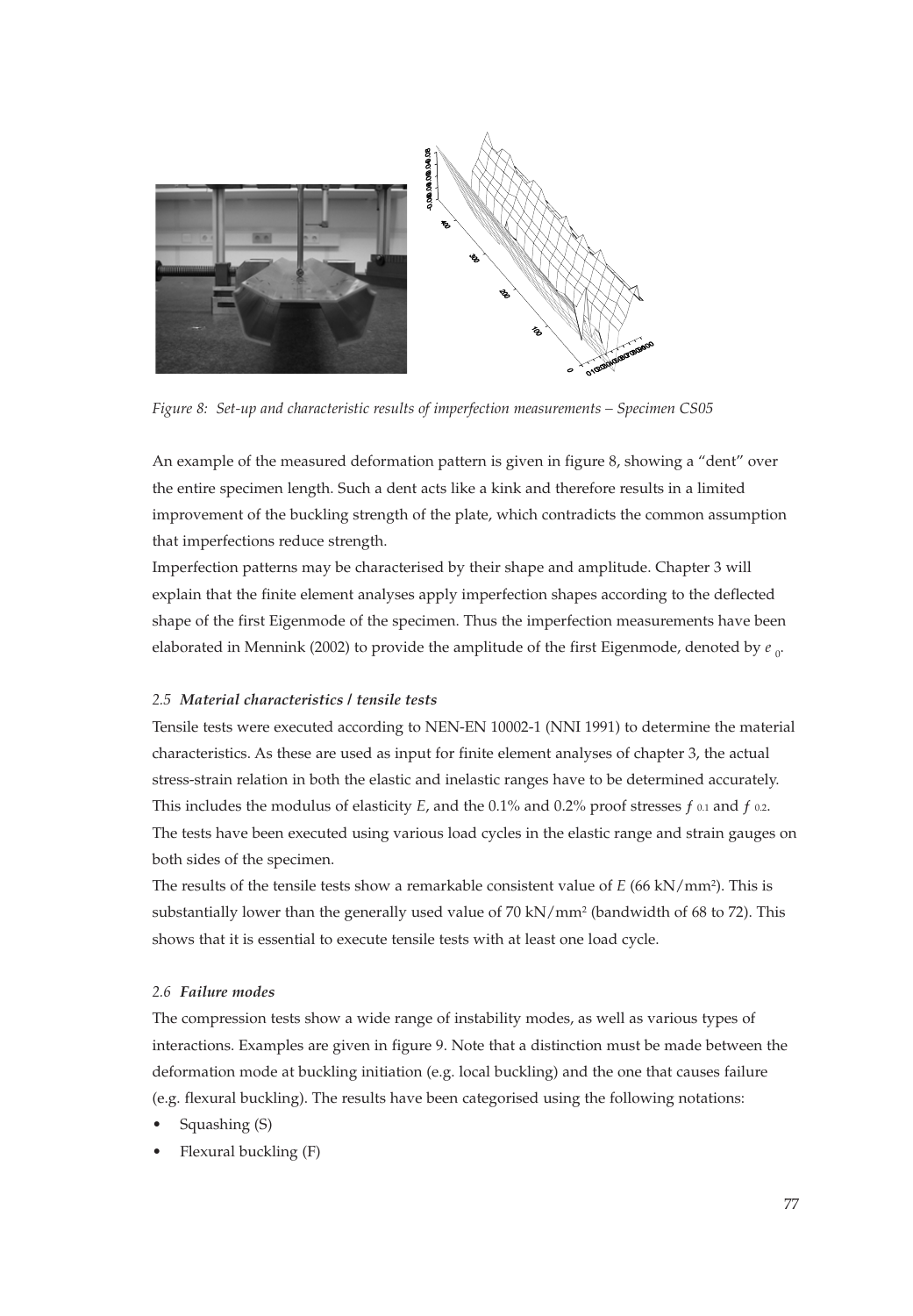- Torsional (T) and flexural-torsional (FT) buckling
- Local buckling (L)
- Distortional buckling (D)
- Interaction of local and flexural buckling  $(L/F)$



US04 (L) US01 (L) US14 (FT) US10 (L/F) *Figure 9: Characteristic failure modes of US-specimens* 

# *2.7 Axial strength and stiffness*

The experimentally determined load-displacement curves relate the measured reaction force (*N*) to the applied axial shortening (*u*), as presented in figure 10A. However, to obtain comparable results the *N-u* diagrams are replaced by stress-strain diagrams as presented in figure 10B. These diagrams relate the average axial stress  $\sigma$ <sub>av</sub> (=*N/A*) to the average axial strain  $\varepsilon$ <sub>av</sub> (*u*/L).



*Figure 10: Characteristic load-displacement and stress-strain diagrams, Eindhoven program*

The curves presented in figure 10B are representative for the possible failure modes, as explained below. Two representative loads can be determined: the load at initial buckling  $N_{cr}$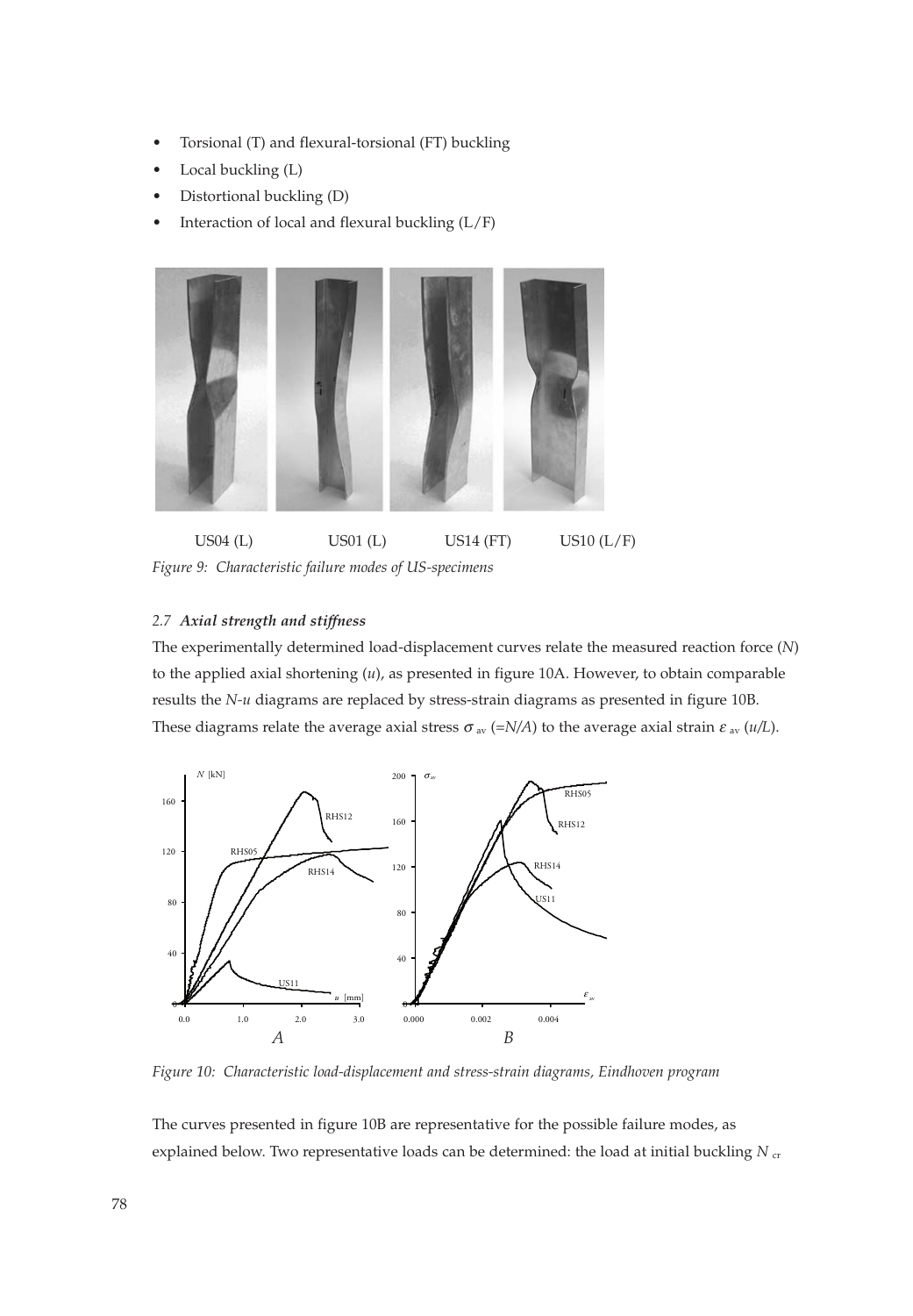(e.g.87.1 kN for RHS14), and the ultimate or failure load *N* u. Initial buckling is only relevant in case of local or distortional buckling (e.g. RHS14).

• Squashing (S)

The behaviour of a an accurately executed compression test on compact cross-sections (RHS05) resembles that of a tensile test. However, out-of-plane deformations will occur suddenly at substantial plastic strains.

• Flexural (F) or flexural-torsional (FT) buckling

If the dominant failure mode is overall buckling (RHS12, US11), the load-displacement curve shows little deviations from the elastic curve up to the ultimate load. Though column failure is usually associated with a smooth top of the load-displacement curve (RHS12), most specimens fail with a sharp peak (US11).

• Local (L) or distortional (D) buckling

Sections susceptible to cross-sectional instability (RHS14) approach linear-elastically the bifurcation load *N* <sub>cr</sub>. Subsequently, these cross-sections progress gradually into inelastic failure, which can be governed by overall buckling.

Additional information can be found from the results of the strain gauges. These were applied at mid-length of the specimen, one at each plate. Results for two representative specimens are presented in the diagrams of figure 11. These diagrams, for RHS14 and RHS07, include four strain gauges in grey; for RHS14 also the average result of the LVDT is presented in black.



*Figure 11: Characteristic load-strain curves: (strain gauges in grey, LVDT in black)*

For RHS14 the strain gauges show identical results up to the bifurcation load ( $N_{cr}$  = 87.1 kN), indicating uniform compression. Contrarily, the horizontal gap between the curves for RHS07 indicates load eccentricity. Assuming linear elastic theory, the horizontal difference  $\Delta \varepsilon$ (arbitrarily determined at a quarter of *N* u) between the curves can be used to obtain an indication of the difference in axial stress over the cross-section.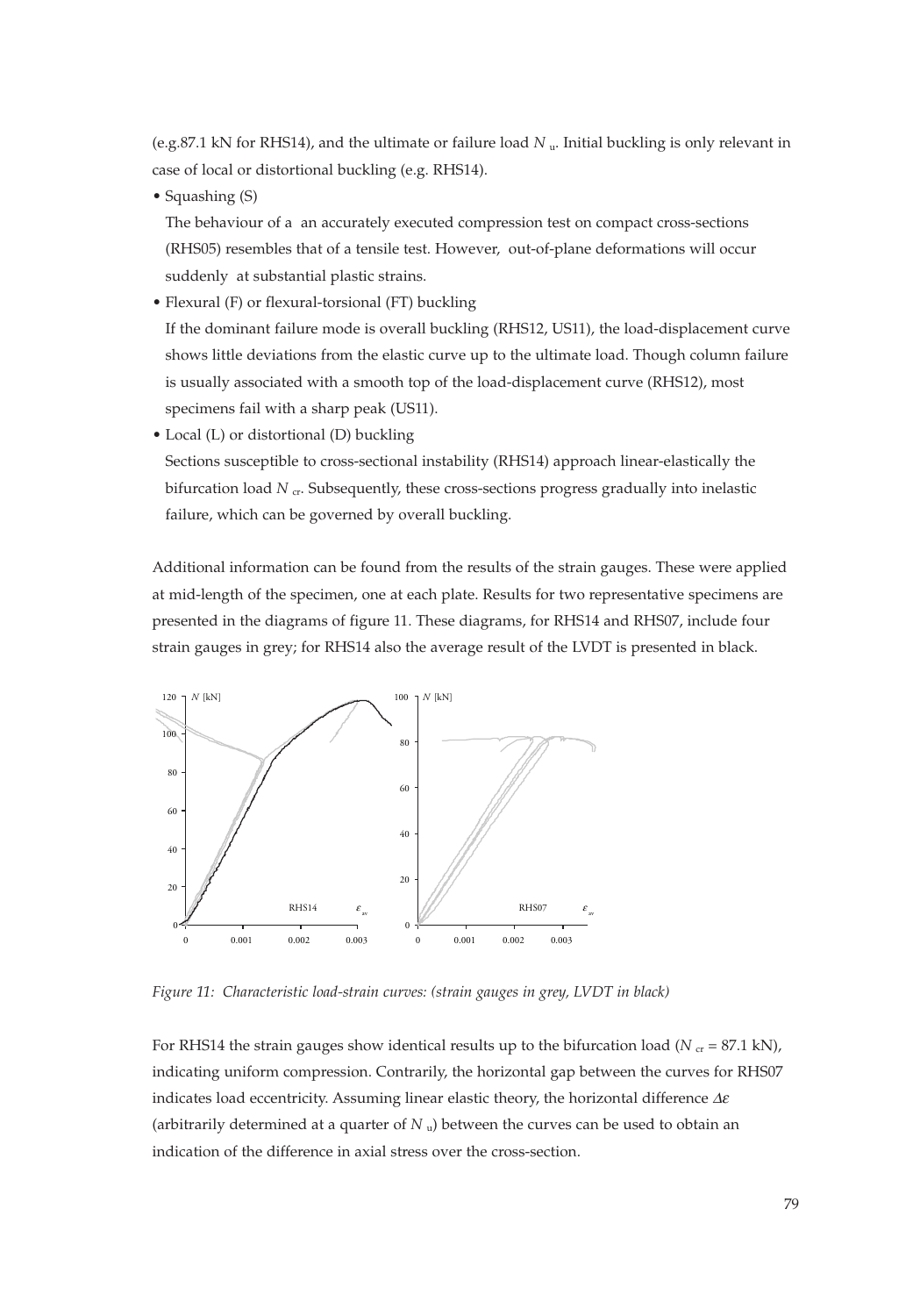In general, LVDT's show a less stiff behaviour than the strain gauges do. This is caused by the more accurate measurement of the strain gauges as well as the influence of inaccuracies during load initiation.

The stiffness of the load-strain curves has been analysed in Mennink (2002) as the compression stiffness  $E_c$  and is, together with  $\Delta \sigma (=E^* \Delta \epsilon)$ , summarised in chapter 4. It is concluded that the deviation between the stiffness of the representative tensile tests and the compression tests is small.

# **3 Numerical work**

This chapter presents the validation of a finite element (FE) model, with respect to the crosssectional stability behaviour of aluminium extrusions. Therefore, FE-analyses have been executed on almost all tests executed within the Eindhoven experimental program, as described in chapter 2.

#### *3.1 Executed FE-analyses*

As specified in 2.2, the Eindhoven experimental program consists of compression tests on 17 RHS, 21 US and 40 tests on CS specimens. However, tests RHS01, RHS02, RHS04, RHS17, and RHS19 failed through squashing. Tests RHS15 and RHS16 have a varying plate thickness as well as internal radii. Tests CS09-1 to CS09-3 have very complex cross-sections, and thus inaccurate cross-sectional properties, while no tensile test was executed. All these tests have not been analysed. This leaves a total of 68 tests that have been simulated numerically. The applied dimensions used in the FE-simulations, see Mennink (2002), are taken as closely as possible to those actually measured.

#### *3.1.1 Applied imperfections*

Four major types of geometrical imperfections may occur: initial deflections or curvature, load eccentricities, eccentricities due to asymmetric cross-sections, and thickness deviations. Initial deflections and curvatures are characterised by their shape and amplitude e 0. However, most imperfection measurements are not accurate enough to determine the shape of the imperfection pattern. Therefore, in agreement with common practice, the deformation pattern belonging to the lowest positive Eigenvalue of the specimen is applied for the shape of the imperfection pattern. The measured imperfections are used to determine the amplitude. Note that though some overall buckling phenomena may be very susceptible to small imperfections, cross-sectional instability –which is focussed upon- is not that susceptible.

Load eccentricities (represented by  $\Delta \sigma$ ) were measured in the experiments (see section 2.7). However, it is not known if these are caused by leaning, crookedness of the column, or due to non-parallelity of the loaded edges. Therefore, the influence of this deviation is not accounted for in the FE-analyses. As some of the experiments show substantial load eccentricities, they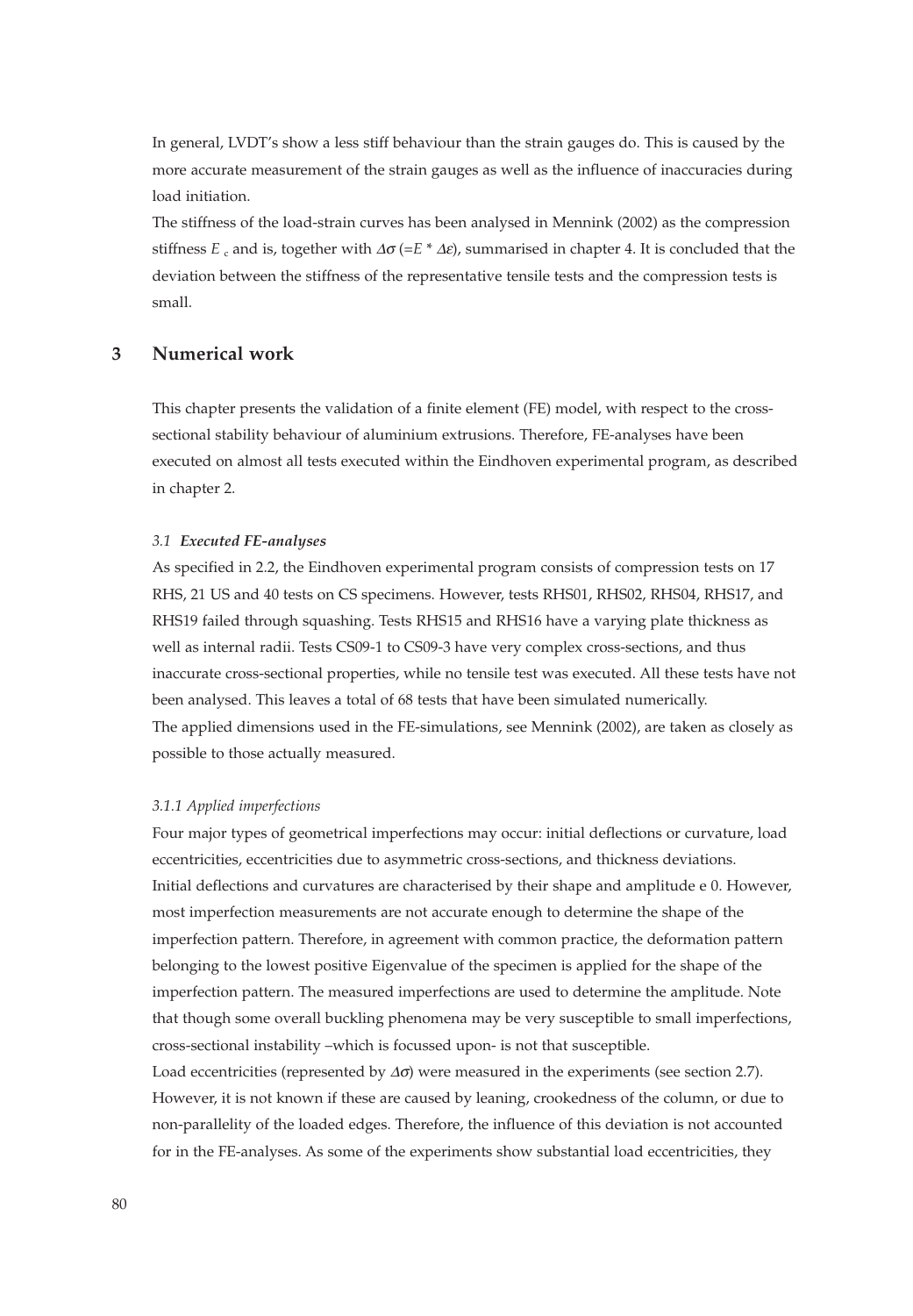partially explain the deviations between the experimental and finite element results. The influence of asymmetrical cross-sections and thickness deviations is accounted for by the application of the actually measured geometry and measured plate thicknesses. Note that the accuracy of the thickness measurement, as well as the accuracy of the extrusion process, reduces with decreasing plate thickness.

#### *3.1.2 Applied material characteristic*

The stress-strain curves of the tensile tests are applied as material characteristic in the FEanalyses. The analyses are executed using a Von Mises yield criterion and a work-hardening stress-strain relation. The used procedure is described in Mennink (2002). It was also found that the accuracy of the stiffness (*E*) from tensile tests, as presented in literature, is rather limited (5- 10%). While both the buckling stress and post-buckling stiffness are linearly related to *E*, it is an important parameter to consider in comparing experimental and numerical results.

#### *3.2 Set-up finite element model*

#### *3.2.1 Mesh*

The test specimens are simulated using a mesh of so-called curved shell elements. Each part of the test specimen is modelled as a rectangular plate, which is divided into rectangular elements. An example is shown in figure 12.



*Figure 12: Mesh schematisation of specimen RHS10*

The specimens are modelled in DIANA (Witte et al. 1996), using CQ40S eight-node quadrilateral iso-parametric curved shell elements, which are based on quadratic interpolation and a 2\*2 point Gauss integration scheme over the element area. Straight normals are assumed, but not necessarily normal to the reference surface. Transverse shear deformation is included according to the Mindlin-Reissner theory. The elements present a reduced deformation pattern. Instead of 6 degrees of freedom, each node has three translations as well as two rotations, thus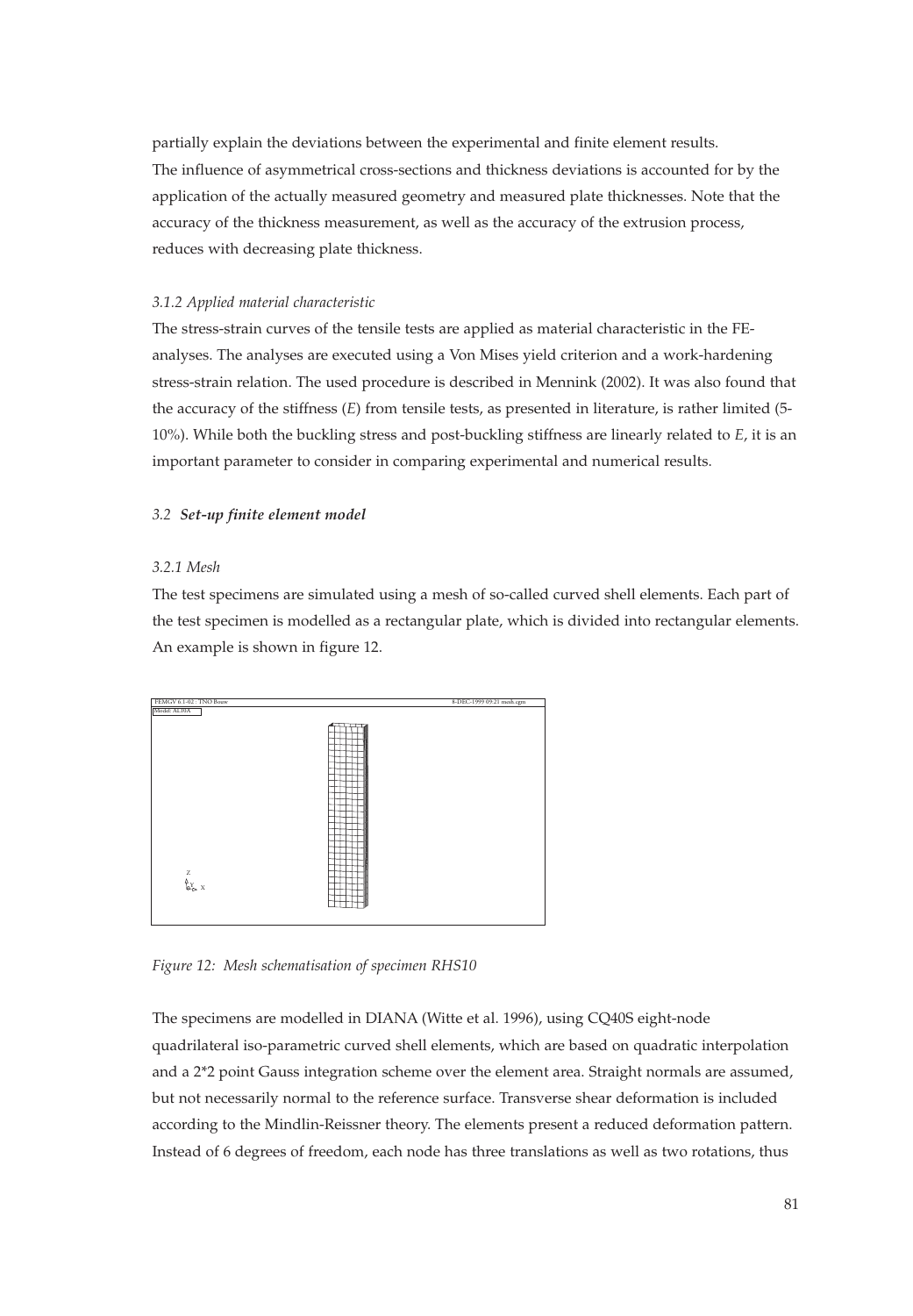resulting in forty degrees of freedom per element. Typically, the strain  $\varepsilon_{xx}$  varies quadratic in *x*-direction and linear in *y*-direction, while the strain  $\varepsilon$ <sub>*w*</sub> varies linear in *x*-direction and quadratic in *y*-direction. Application of seven thickness integration points in each of the Gauss points provides sufficiently accurate results. This is necessary to accurately describe a nonlinear stress distribution over the plate thickness.

#### *3.2.2 Mesh density*

Essential in the determination of the mesh density is the description of the (in-) elastic out-ofplane deformation of buckles. The CQ40S-elements are able to accurately describe a quadratic deformation (deflection) pattern. For sine-shaped deflections, according to elastic buckling analyses, it would be sufficient to apply two elements for each half-sine. However, as inelastic stresses are determined only at the Gauss integration points, more elements and integration points are necessary to describe the plastic deformations of a buckle.

Based on a parameter analysis it was concluded to use a 6\*6 mesh for each buckle in the RHS and US analyses. For the complex sections (CS) the mesh density was reduced from a 6\*6 mesh to a 4\*4 mesh, as the total number of plates within these cross-sections would otherwise result in an overly large number of elements. Nevertheless, all slender plates were attributed six elements over the plate width, whereas compact plates received only two. The number of elements in axial direction is based on the number of elements resulting from the application of the 4\*4 mesh for each buckle, or that of an arbitrary chosen element length-width ratio of 3. For each specimen the mesh density is summarised in Mennink (2002).

#### *3.2.3 Support / loading conditions*

In the experiments, the specimens are positioned on steel support plates, as explained in section 2.3. Though this resembles a fixed end support, it is based on friction only. Nevertheless, parameter analyses concluded that the influence of the support conditions is negligible for specimens with sufficient length or if buckling occurs in the elastic range. As Teflon-layers were applied, the RHS tests have been simulated using supports that allow the edge cross-sections to expand and translate, but prohibit any rotations as well as axial deformations. Contrarily, Teflon-layers were not applied at the US and CS-specimens. Though slip between specimen and support plate might have occurred, it has not been observed. Therefore, all translations and rotations have been restricted at the supported edges of the US and CS-specimens.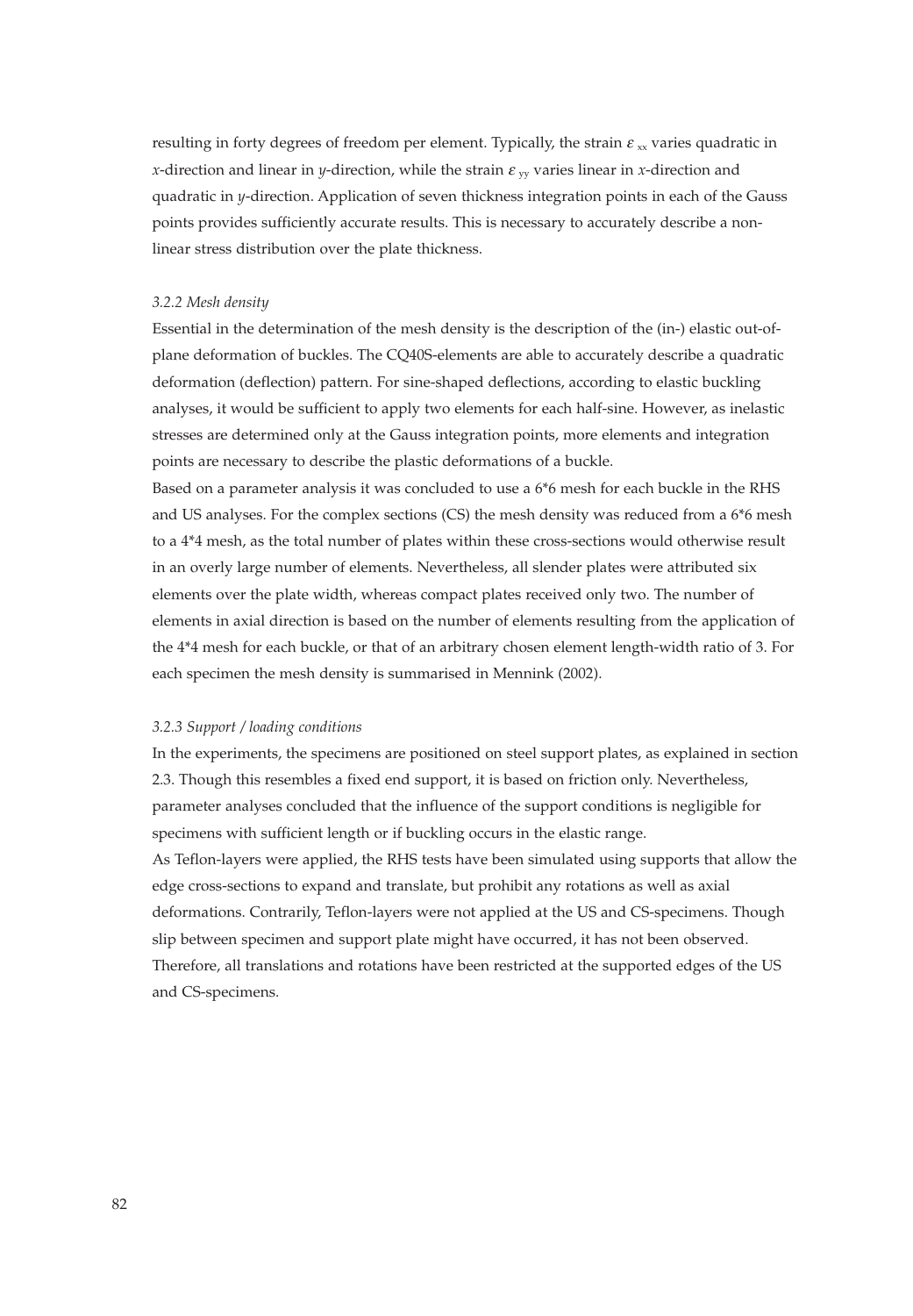#### *3.2.4 General calculation procedure*

The finite element analyses were executed according to the DIANA code, release 7.2 (Witte et al. 1996). The analyses are divided into three steps, which are performed respectively by the DIANA modules: LINSTA, EULER and NONLIN. The first module, LINSTA, is used for linear elastic analysis under static circumstances. This module is essential as a preliminary analysis for the stability and geometrical and physical non-linear analyses.

The stability analysis (EULER) results in a set of sequential buckling modes. Each mode belongs to a buckling load and has its own deformation pattern. The deformation pattern of the first Euler buckling mode is used as imperfection pattern for the geometrical non-linear analysis, as explained in section 3.1.1. Geometrical and physical non-linear analyses (NONLIN) require input from the LINEAR and EULER analyses; the physical non-linear behaviour is described using the actual material characteristic.

In physical and geometrical non-linear analyses, the influence of the load step size can be significant. The axial shortening (*u*) of the specimen is applied as a uniform edge displacement of the top cross-section of the test specimen. The size of the load steps depends on two considerations. First, the accuracy increases with smaller load steps, especially when physical non-linear behaviour occurs. In case of sudden changes in the mechanical behaviour (development of a buckle), large load steps could even lead to failure of the numerical process. The second, more practical, consideration is that results are obtained only at the load steps; small load steps are required to obtain detailed information. The size of the load steps (∆*u*) has been chosen such that the resulting curves of the load-deflection diagram are fluent; see e.g. figure 14. Parameter analysis has proven this approach to be sufficiently accurate.

#### 3.3 *Results FE-analyses*

#### *3.3.1 Deformation patterns and failure modes*

Figure 9 presented examples of the deformed specimen of the experiments. Figure 13 presents the according deformation patterns of the FE-analyses at the failure load. It also includes the specification of the test specimen and failure mode. Comparison of the numerial deformation patterns to the experimental ones shows that the failure modes are identical.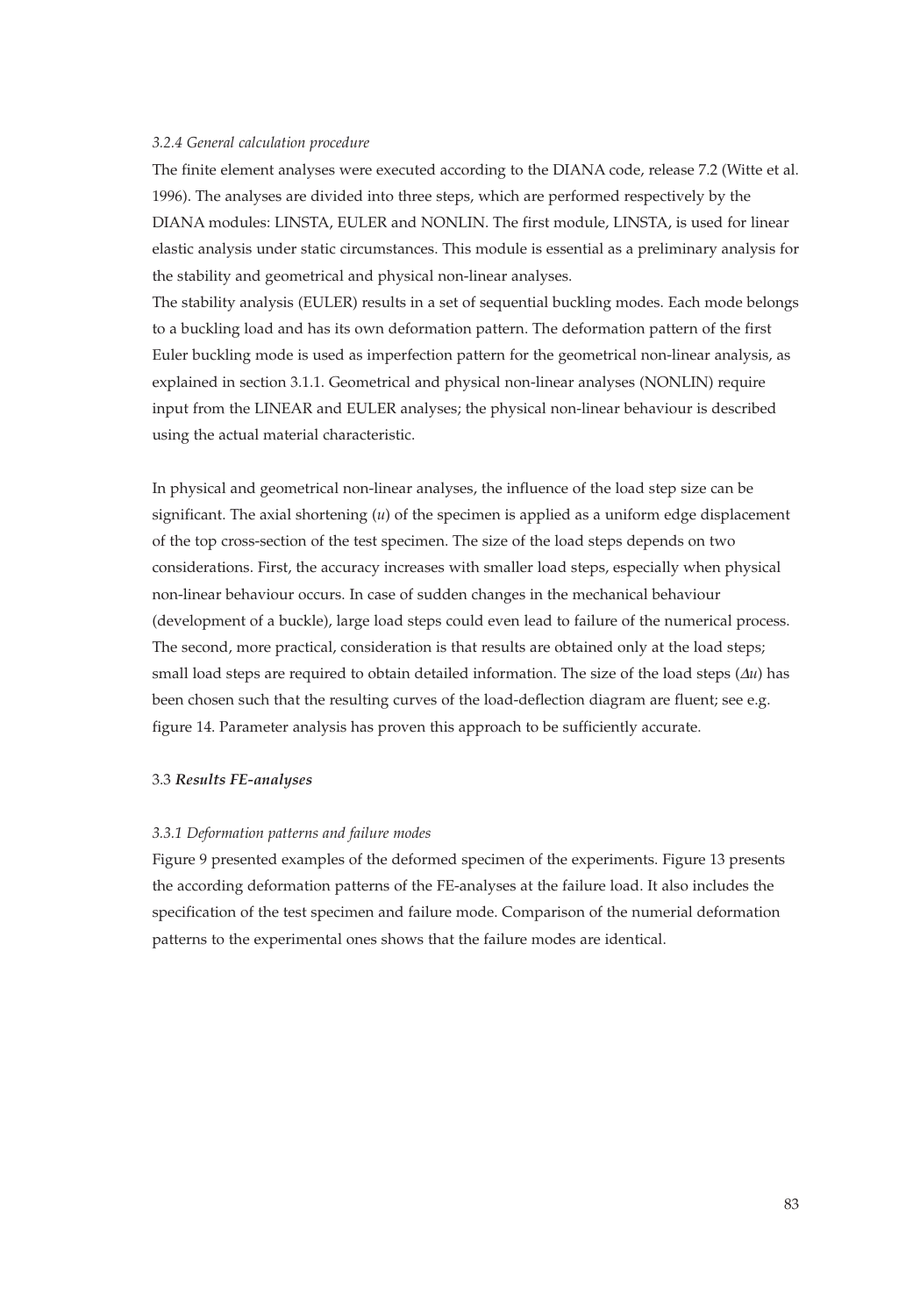

*Figure 13: Deformations at failure – FE-results*

#### *3.3.2 Axial strength*

Three characteristic strength-strain curves could be determined, each referring to a type of failure: squashing, overall buckling, and cross-sectional instability. Overall buckling and crosssectional instability are explained respectively by the results of US10 and CS11-2. The results for specimen US10 are presented in figure 14. The load-displacement (*N-u*) diagram presents the experimental result, two curves with FE-results using different imperfections. For comparison it includes the material, which represents the engineering stress strain curve multiplied with respectively, the cross-sectional area and specimen length. The load versus outof-plane deflection (*N-w*) diagram presents the FE-results as well as the experimental failure load (*N* u<sub>iexp</sub>). The experiment fails through flexural buckling with a distinct peak, which is associated with small imperfections. Therefore, two FE-analyses have been executed,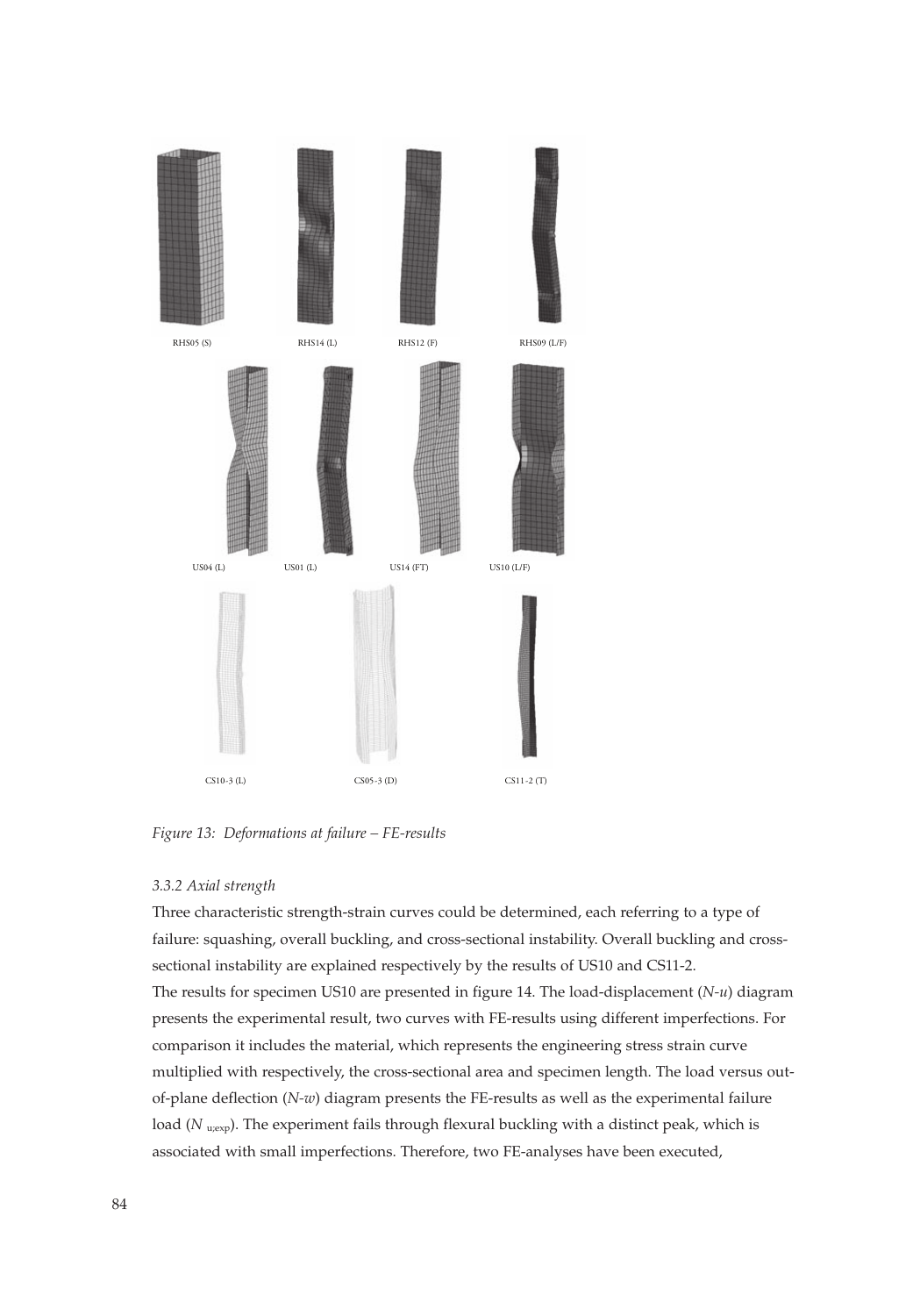representing the actual and small imperfections by using imperfection amplitudes  $e_0$  of respectively 0.12 and 0.01 mm. The difference in failure loads of the FE-analyses (12%) shows the distinct influence of imperfections on flexural buckling. Note that subsequent sections present the results based on using the actual imperfections.



*Figure 14: Experimental and numerical load-displacement and load-deflection curves (US10)*

The T-section (CS11-2) shows behaviour associated with local buckling, see figure 15. The specimen buckles at the bifurcation load  $N<sub>cr</sub>$  and shows a substantial amount of post-buckling strength. Failure occurs due to the interaction with flexural buckling. It is noted that there is no clear distinction between flange-buckling and torsional buckling. There is a good agreement between experimental and numerical results.



*Figure 15: Experimental and numerical load-displacement and load-deflection curves (CS11-2)*

#### *3.3.3 Axial stiffness*

In general, no distinction is made between the material characteristics of aluminium alloys under tensile or compressive forces. Therefore, the results in the elastic range of the compression and tensile tests should be comparable. Furthermore, the tangent stiffness of the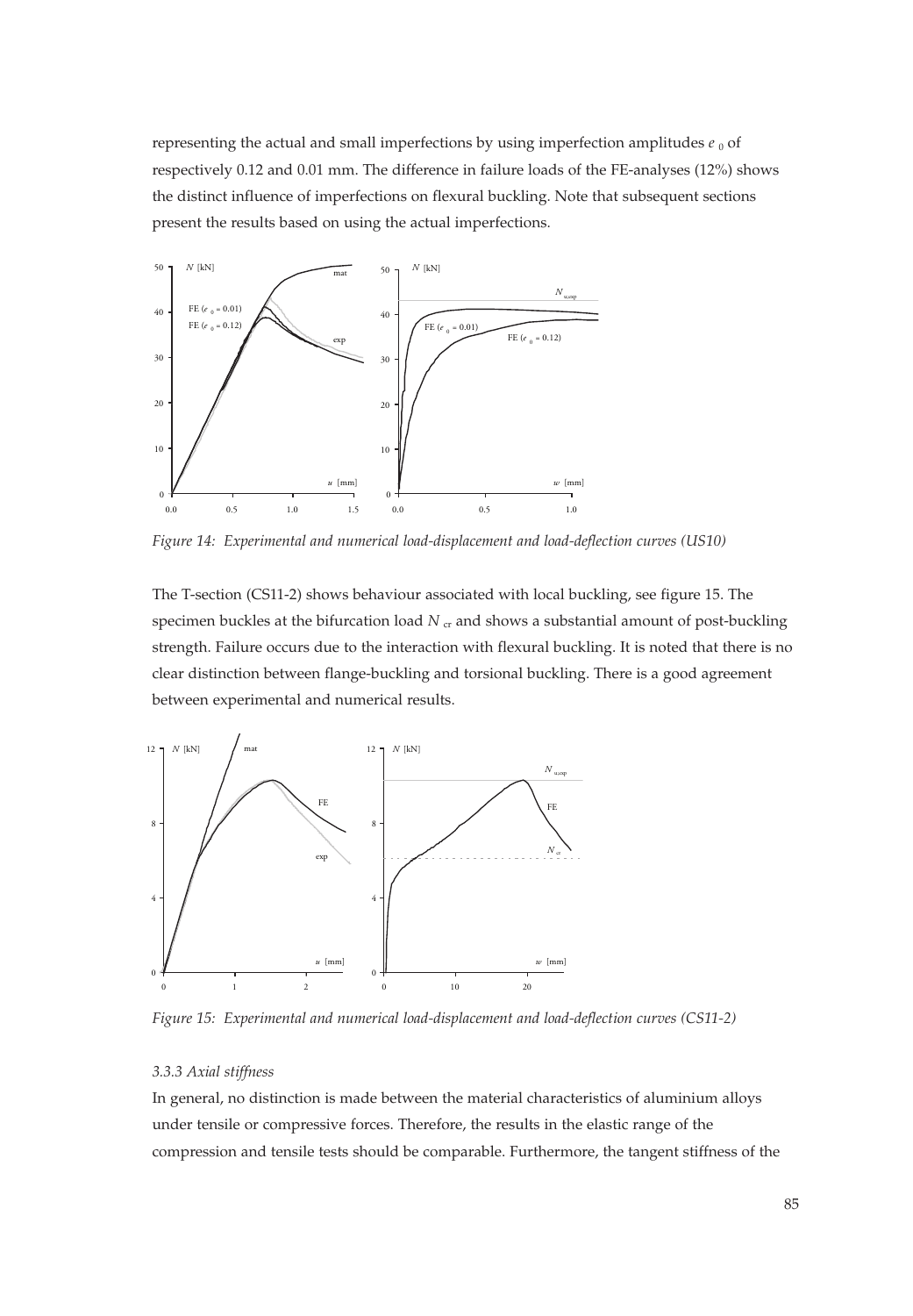post-buckling range is an important parameter in the determination of the post-buckling behaviour of plates. To illustrate this, figure 16 presents for specimen CS11-2 the tangent stiffnesses  $(E_T)$  of the tensile test, the compression test (both strain gauges and LVDT's), and that of the FE-analysis. The resulting curves show excellent agreement. A value for the "compressive" modulus of elasticity  $(E_c)$  is determined based on the elastic results of the strain gauges. The figure also shows that plate buckling results a stiffness reduction, and that the results of the finite element analyses largely agree with that of the LVDT's. Note: as the strain gauges are positioned locally on a buckled specimen, their results are not comparable to that of the FE-analysis.



*Figure 16: Comparison of the tangent stiffnesses of the compression test (strain gauges and LVDT's), tensile test and FE-analysis (CS11-2)*

# **4 Comparison of experimental and numerical results**

The results of the FE-analyses and experiments executed within the Eindhoven program are summarised in he following two tables. These are used to validate the FE-model to the experiments.

#### *4.1 Summary of results*

The following tables present the experimental and FE-results for the RHS- and US series, respectively the CS-series. These results consist of: the experimentally found load eccentricity ( $Δσ$ ), the compression stiffness ( $E<sub>c</sub>$ ), the bifurcation and failure loads ( $N<sub>cr</sub>$  and  $N<sub>u</sub>$ ) and their modes, as well as the tensile load (N<sub>t</sub>) at which tensile forces occur at the supports. Finally, the rightmost columns compare the bifurcation and ultimate loads. If bifurcation occurs in the experiment, the value of  $N_{\text{cr,FE}}/N_{\text{cr,exp}}$  is presented. With respect to failure the lowest value of  $N$ u;FE/*N* u;exp or *N* t;FE/*N* u;exp is presented.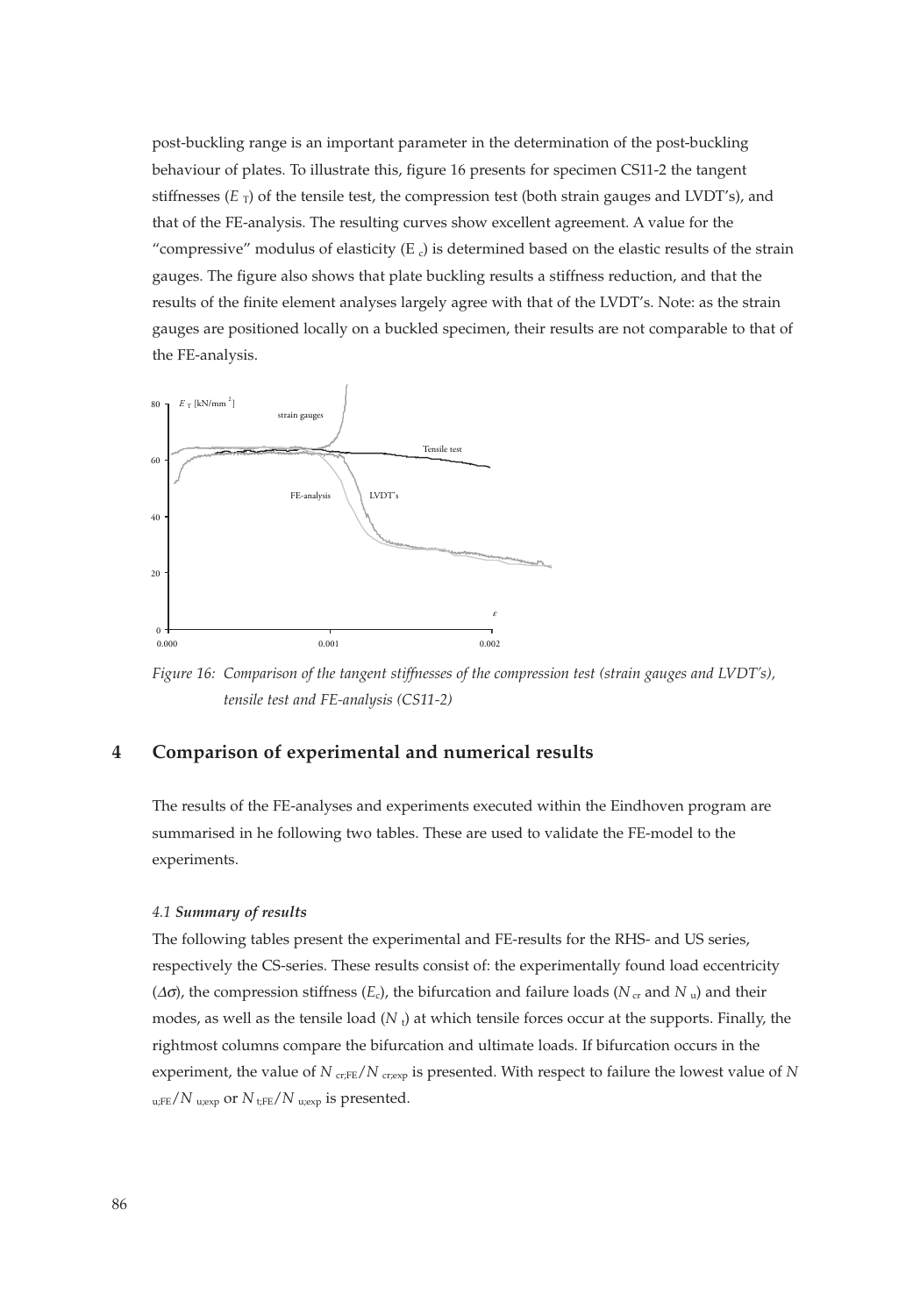| <b>RHS</b>                 | <b>EXP</b>                           |              |      |              |                                |                | <b>FEM</b>                    |        |              |         |              |             | FE / Exp   |              |  |
|----------------------------|--------------------------------------|--------------|------|--------------|--------------------------------|----------------|-------------------------------|--------|--------------|---------|--------------|-------------|------------|--------------|--|
|                            |                                      |              | Bif. |              |                                | <b>Failure</b> | Bif.                          |        |              | Failure |              |             | Bif. Fail. |              |  |
| Spec.                      | Δσ                                   | $E_{c}$      | Md.  | $N_{\rm cr}$ | Md.                            | $N_{\rm u}$    | E                             | Md.    | $N_{\rm cr}$ | Md.     | $N_{\rm n}$  | $N_{\rm r}$ |            |              |  |
| RHS01                      | 29.0                                 | 69.9         |      |              | S                              | 130.1          |                               |        |              |         |              |             |            |              |  |
| RHS02                      | 8.1                                  | 68.6         |      |              | S                              | 129.7          |                               |        |              |         |              |             |            |              |  |
| RHS04                      | 12.3                                 | 67.1         |      |              | S                              | 125.1          |                               |        |              |         |              |             |            |              |  |
| RHS05                      | 12.0                                 | 67.9         |      |              | S                              | 128.5          | 65.3                          | L      | 600.3        | S       | 121.5        |             |            | 0.95         |  |
| RHS06                      | 6.8                                  | 70.8         |      |              | L                              | 83.8           | 66.4                          | L      | 92.5         | L       | 86.9         |             |            | 1.04         |  |
| RHS07                      | 19.9                                 | 70.6         |      |              | L                              | 82.2           | 66.4                          | L      | 89.6         | L       | 84.9         |             |            | 1.03         |  |
| RHS08                      | 14.5                                 | 69.5         |      |              | L                              | 86.5           | 67.1                          | L      | 87.0         |         | 83.1         |             |            | 0.96         |  |
| RHS09                      | 5.8                                  | 70.0         |      |              | L-F                            | 84.2           | 66.3                          | L      | 83.0         | L-F     | 83.0         |             |            | 0.99         |  |
| RHS10                      | 8.8                                  | 68.0         |      |              | L                              | 173.3          | 66.4                          | L      | 216.1        | L       | 172.4        |             |            | 1.00         |  |
| RHS11                      | 23.4                                 | 67.7         |      |              | L                              | 159.8          | 66.5                          | L      | 210.6        | L       | 164.6        |             |            | 1.03         |  |
| RHS12                      | 0.6                                  | 69.4         |      |              | $L-F$                          | 167.2          | 67.5                          | L      | 190.2        | $L-F$   | 163.8        |             |            | 0.98         |  |
| RHS13                      | 15.8                                 | 74.2         |      |              | $L-F$                          | 173.3          | 67.5                          | F      | 163.6        | F       | 141.4        |             |            | 0.82         |  |
| RHS14                      | 3.3                                  | 65.1         |      | 87.1         | F                              | 117.6          | 64.1                          |        | 78.7         | $L - F$ | 131.7        |             | 0.90       | 1.12         |  |
| RHS15*                     | 3.4                                  | 70.1         |      |              | F                              | 85.2           |                               |        |              |         |              |             |            |              |  |
| RHS16*                     | 8.0                                  | 71.0         |      |              | $L-F$                          | 80.9           |                               |        |              |         |              |             |            |              |  |
| RHS17                      | 5.9                                  | 68.8         |      |              | S                              | 218.7          |                               |        |              |         |              |             |            |              |  |
| RHS19                      | 3.4                                  | 67.7         |      |              | F                              | 223.9          |                               |        |              |         |              |             |            |              |  |
| <b>US</b>                  |                                      |              |      |              |                                |                |                               |        |              |         |              |             |            | FE / Exp     |  |
|                            | <b>EXP</b><br>Bif.<br><b>Failure</b> |              |      |              |                                |                | <b>FEM</b><br>Bif.<br>Failure |        |              |         |              |             |            | Bif. Fail.   |  |
| Spec.                      | Δσ                                   | E            | Md.  | $N_{\rm c}$  | Md.                            | $N_{\rm n}$    | E                             | Md.    | $N_{\alpha}$ | Md.     | N,           | $N_{\rm r}$ |            |              |  |
|                            |                                      |              |      |              |                                |                |                               |        |              |         |              |             |            |              |  |
|                            |                                      |              |      |              |                                |                |                               |        |              |         |              |             |            |              |  |
| US01                       | 2.5                                  | 68.8         |      |              | $L-T$                          | 31.0           | 69.3                          | L      | 78.4         | F       | 29.4         |             |            | 0.95         |  |
| <b>US02</b>                | 9.3                                  | 72.3         | L    | 23.8         | F                              | 40.6           | 62.4                          | L      | 23.5         | L       | 40.0         |             | 0.99       | 0.98         |  |
| US <sub>04</sub>           | 5.5                                  | 67.6         | L    | 24.9         | L                              | 40.8           | 63.2                          | L      | 24.4         | L       | 40.3         |             | 0.98       | 0.99         |  |
| <b>US05</b>                | 3.7                                  | 68.4         |      |              | $L-F$                          | 38.4           | 69.1                          | L      | 52.5         | L       | 35.1         |             |            | 0.91         |  |
| <b>US06</b>                | 14.5                                 | 68.7         | L    | 27.1         | L                              | 39.0           | 69.2                          | L      | 28.7         | L       | 38.1         |             | 1.06       | 0.98         |  |
| <b>US08</b>                | 4.2                                  | 71.1         | L    | 28.6         | L                              | 38.8           | 68.9                          | L      | 26.4         | L       | 36.4         |             | 0.92       | 0.94         |  |
| <b>US10</b>                | 5.9                                  | 67.2         |      |              | $L-F$                          | 43.1           | 69.3                          | L      | 43.0         | L       | 38.8         |             |            | 0.90         |  |
| US11                       | 1.4                                  | 65.3         |      |              | F                              | 33.9           | 69.5                          | F      | 37.0         | F       | 33.5         |             |            | 0.99         |  |
| <b>US13</b>                | 4.0                                  | 67.6         |      |              | F                              | 52.4           | 66.6                          | F      | 212.0        | F       | 51.2         |             |            | 0.98         |  |
| <b>US14</b>                | 4.0                                  | 70.0         |      |              | $D-T$                          | 110.6          | 66.7                          | L      | 166.8        | L-T     | 108.2        |             |            | 0.98         |  |
| <b>US17</b>                | 11.5                                 | 65.5         |      |              | $D-T$                          | 71.1           | 66.7                          | T      | 285.9        | T       | 67.0         |             |            | 0.94         |  |
| <b>US18</b>                | 8.1                                  | 67.6         |      |              | $D-T$                          | 99.2           | 66.7                          | L      | 210.5        | L       | 95.7         |             |            | 0.96         |  |
| <b>US20</b>                | 9.8                                  | 69.8         |      |              | $\mathbf{D}\text{-}\mathbf{T}$ | 98.5           | 66.8                          | L      | 205.0        | $L-T$   | 96.2         |             |            | 0.98         |  |
| <b>US21</b>                | 37.5                                 | 63.4         |      |              | F<br>F                         | 66.0           | 51.0                          | F      | 103.2        | F       | 65.7         |             |            | 1.00         |  |
| <b>US22</b>                | 6.4                                  | 62.8         |      |              |                                | 92.4           | 66.9                          | L      | 301.0        | $L-F$   | 89.4         |             |            | 0.97         |  |
| <b>US25</b>                | 22.3                                 | 68.4         | L    |              | $D-T$<br>L                     | 59.8           | 66.0                          | L      | 147.2        | $L-T$   | 56.2         |             |            | 0.94         |  |
| <b>US26</b>                | 14.8                                 | 68.8         |      | 59.3         | L                              | 74.1           | 65.2                          | L<br>L | 58.5         | L<br>L  | 72.8         |             | 0.99       | 0.98         |  |
| <b>US29</b>                | 29.5                                 | 69.7         | L    |              | L                              | 67.7           | 66.1                          | L      | 106.0        | L       | 64.4         |             |            | 0.95         |  |
| <b>US30</b><br><b>US33</b> | 30.5<br>7.5                          | 65.2<br>62.9 |      | 61.6         | F                              | 71.5<br>73.6   | 66.1<br>66.3                  | L-F    | 67.2<br>90.8 | $L-F$   | 69.7<br>67.1 |             | 1.09       | 0.97<br>0.91 |  |

S = Squashing / L = Local buckling / D = Distortional buckling / F = Flexural buckling / T = Torsional buckling

*Table 4-1 Comparison of experimental and FE-results – RHS and US-specimens*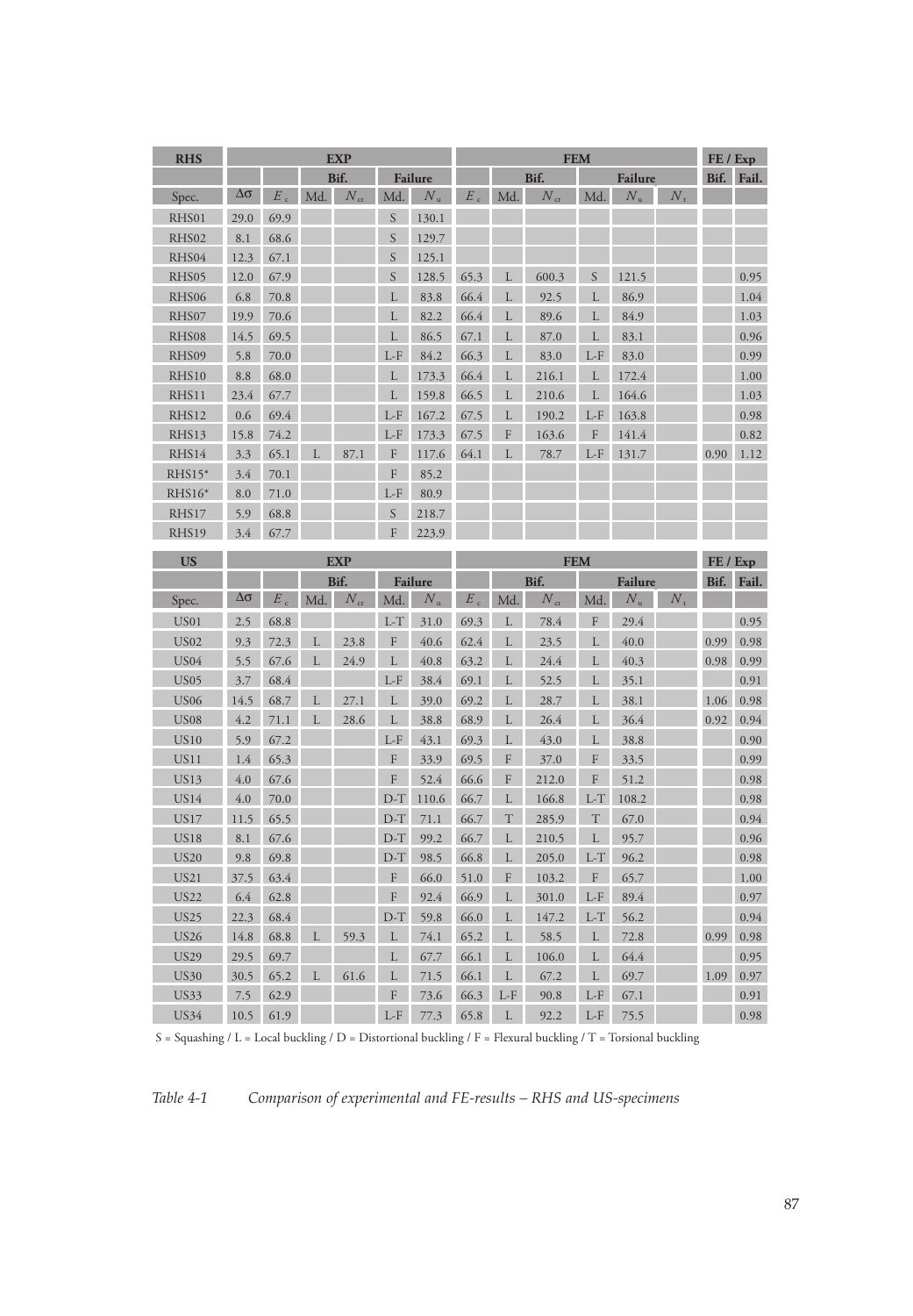| $\overline{\text{CS}}$ | <b>EXP</b> |              |               |          |             |             | <b>FEM</b> |             |          |               |             |             | FE / Exp  |       |
|------------------------|------------|--------------|---------------|----------|-------------|-------------|------------|-------------|----------|---------------|-------------|-------------|-----------|-------|
|                        |            | Bif.         |               |          |             | Failure     |            |             | Bif.     | Failure       |             |             | Bif.      | Fail. |
| Spec.                  | Δσ         | $E_{\alpha}$ | Md            | $N_{cr}$ | Md.         | $N_{\rm n}$ | $\cal E$   | Md.         | $N_{cr}$ | Md.           | $N_{\rm n}$ | $N_{\rm r}$ |           |       |
| $CS01-1$               | 2.2        | 63.6         |               | 22.7     | $F-T$       | 33.8        | 65.5       | L           | 22.7     | $\mathsf{FT}$ | 32.9        |             | 1.00      | 0.97  |
| $CS01-2$               | 4.9        | 64.1         | L             | 23.6     | $F-T$       | 36.5        | 65.5       | L           | 22.7     | FT            | 32.9        |             | 0.96      | 0.90  |
| CS02-1                 | 0.8        | 63.6         |               |          | $\rm F$     | 65.6        | 64.5       | L           | 76.0     | L             | 67.9        |             |           | 1.03  |
| CS02-2                 | 3.1        | 63.2         |               |          | L           | 65.4        | 64.5       | L           | 76.0     | L             | 67.9        |             |           | 1.04  |
| CS02-3                 | 3.0        | 64.7         |               |          | F           | 64.8        | 64.4       | L           | 75.6     | L             | 66.7        |             |           | 1.03  |
| CS02-4                 | 1.0        | 63.1         |               |          | F           | 64.5        | 64.4       | L           | 75.6     | L             | 66.7        |             |           | 1.03  |
| CS03-1                 | 7.0        | 60.4         | L             | 32.2     | L           | 68.4        | 65.3       | L           | 32.8     | L             | 73.5        |             | 1.02      | 1.07  |
| CS03-2                 | 7.0        | 66.5         | L             | 29.7     | L           | 68.7        | 65.3       | L           | 32.8     | L             | 73.5        |             | 1.10      | 1.07  |
| CS03-3                 | 2.7        | 62.3         | L             | 31.2     | L           | 66.6        | 65.3       | L           | 32.5     | L             | 72.0        |             | 1.04      | 1.08  |
| CS04-1                 | 25.5       | 59.7         |               |          | $F-T$       | 36.1        | 64.7       | L           | 30.9     | L             | 39.1        |             |           | 1.08  |
| CS04-2                 | 11.5       | 61.9         |               |          | $F-T$       | 34.9        | 64.7       | L           | 30.9     | L             | 35.7        |             |           | 1.02  |
| CS04-3                 | 4.9        | 65.2         |               |          | L           | 29.8        | 64.6       | FT          | 29.8     | $FT$          | 28.1        |             |           | 0.94  |
| CS04-4                 | 19.6       | 70.7         | L/T           | 18.6     | L           | 21.8        | 64.6       | ${\rm FT}$  | 20.1     | FT            | 23.6        | 21.7        | 1.08      | 0.99  |
| $CS05-1$               | 1.8        | 64.8         |               |          | $D-F$       | 39.3        | 65.6       | D           | 45.9     | $\mathbf D$   | 38.4        |             |           | 0.98  |
| CS05-2                 | 19.3       | 63.1         |               |          | $D-F$       | 38.0        | 65.6       | D           | 45.9     | D             | 38.4        |             |           | 1.01  |
| CS05-3                 | 5.5        | 63.7         |               |          | $D-F$       | 39.3        | 65.6       | $\mathbf D$ | 43.1     | D             | 37.2        |             |           | 0.95  |
| CS06-1                 | 6.6        | 66.1         | L             | 29.0     | $F-T$       | 43.2        | 65.2       | L           | 29.9     | L             | 44.5        |             | 1.03      | 1.03  |
| CS06-2                 | 6.7        | 62.2         | L             | 26.6     | $F-T$       | 40.5        | 65.1       | L           | 29.8     | L             | 43.5        |             | 1.12      | 1.07  |
| CS06-3                 | 12.0       | 59.6         | L             | 26.4     | $F-T$       | 38.7        | 65.0       | L           | 29.6     | L             | 40.9        |             | 1.12      | 1.06  |
| CS06-4                 | 7.1        | 59.7         | $\mathsf{FT}$ | 25.7     | L           | 28.2        | 65.2       | FT          | 28.8     | <b>FT</b>     | 32.1        | 28.8        | 1.12      | 1.02  |
| CS07-1                 | 5.0        | 66.4         |               |          | F           | 35.1        | 66.5       | D           | 42.0     | F             | 37.5        |             |           | 1.07  |
| CS07-2                 | 28.1       | 60.8         | $\mathbf D$   | 34.5     | $\mathbf F$ | 36.4        | 66.5       | $\mathbf D$ | 42.0     | F             | 37.5        |             | 1.22 1.03 |       |
| CS08-1                 | 18.2       | 60.2         |               |          | L           | 94.7        | 67.0       | L           | 95.4     | L             | 95.6        |             |           | 1.01  |
| CS08-2                 | 16.7       | 60.1         |               |          | L           | 93.4        | 67.0       | L           | 95.4     | L             | 95.6        |             |           | 1.02  |
| CS08-3                 | 3.5        | 63.3         |               |          | L           | 96.0        | 65.7       | L           | 94.7     | L             | 95.5        |             |           | 1.00  |
| CS09-1                 | 1.9        | 78.5         | L             | 47.4     | L           | 76.5        |            |             |          |               |             |             |           |       |
| CS09-2                 | 8.5        | 91.8         | L             | 51.7     | L           | 77.9        |            |             |          |               |             |             |           |       |
| CS09-3                 | 3.0        | 80.1         | L             | 48.2     | L           | 79.5        |            |             |          |               |             |             |           |       |
| $CS10-1$               | 8.9        | 66.5         | L             | 43.4     | F           | 58.9        | 68.8       | L           | 44.2     | L             | 61.4        |             | 1.02      | 1.04  |
| CS10-2                 | 5.1        | 68.1         | L             | 44.5     | F           | 59.3        | 68.8       | L           | 44.2     | L             | 61.4        |             | 0.99      | 1.04  |
| CS10-3                 | 9.4        | 68.8         | L             | 47.0     | F           | 55.6        | 68.7       | L           | 43.8     | L             | 59.8        |             | 0.93      | 1.08  |
| $CS10-4$               | 26.2       | 66.4         | L             | 44.7     | F           | 58.0        | 68.7       | L           | 43.8     | L             | 58.1        |             | 0.98      | 1.00  |
| $CS11-1$               | 2.7        | 64.2         | T             | 6.7      | L           | 10.4        | 64.3       | T           | 6.7      | T             | 10.7        |             | 1.01      | 1.03  |
| CS11-2                 | 1.9        | 64.2         | $\mathcal T$  | 5.8      | L           | 10.3        | 64.6       | T           | 6.1      | T             | 10.3        | 10.3        | 1.06      | 1.00  |
| $CS11-3$               | 0.1        | 64.3         | $\mathcal T$  | 5.9      | L           | 9.6         | 67.1       | $\mathbf T$ | 5.9      | $\mathcal T$  | 9.6         | 9.5         | 1.00      | 0.99  |
| CS11-4                 | 3.8        | 63.9         | $\mathbf T$   | 5.8      | L           | 8.8         | 64.6       | $\mathbf T$ | 5.7      | T             | 8.6         | 8.4         | 0.99      | 0.96  |
| $CS12-1$               | 19.5       | 62.3         | L             | 13.1     | D           | 30.2        | 62.5       | L           | 13.7     | D             | 29.2        | 28.5        | 1.04      | 0.94  |
| CS12-2                 | 25.2       | 48.9         | L             | 10.9     | D           | 29.6        | 63.9       | L           | 14.8     | L             | 35.0        | 33.5        | 1.36      | 1.13  |
| CS12-3                 | 11.0       | 62.9         | L             | 12.2     | $\mathbf D$ | 28.7        | 61.9       | L           | 13.6     | $\mathbf D$   | 28.8        |             | 1.11      | 1.00  |
| $CS12-4$               | 19.0       | 64.0         | L             | 12.4     | D           | 27.8        | 60.7       | L           | 13.5     | D             | 28.2        |             | 1.09      | 1.02  |

S = Squashing / L = Local buckling / D = Distortional buckling / F = Flexural buckling / T = Torsional buckling

*Table 4-2 Comparison of experimental and FE-results – CS-specimens*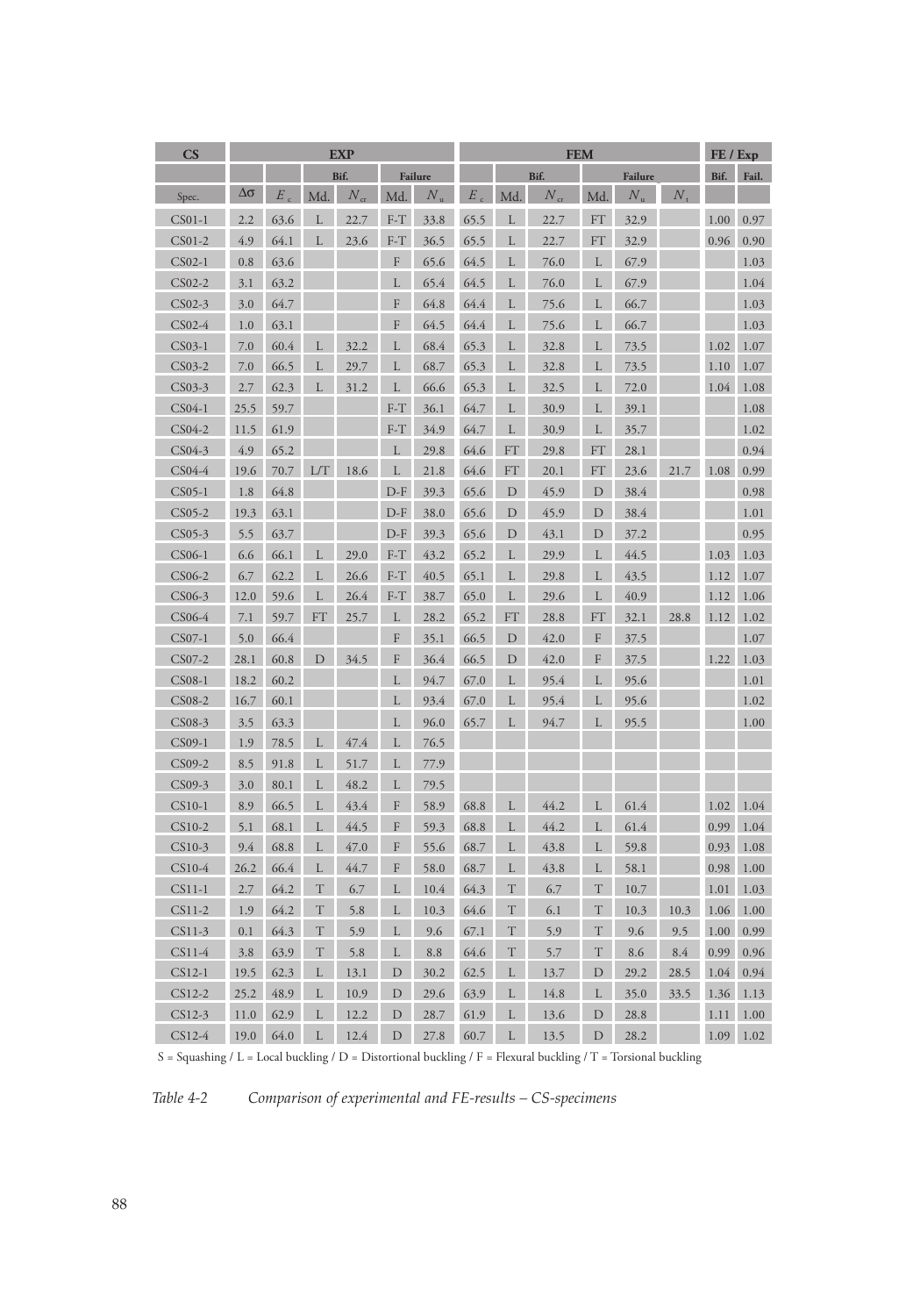#### *4.2 Comparison of bifurcation and failure loads*

The most practical approach to compare the experimental and FE-results of the previous paragraph, is to present them in the non-dimensionalised form of figure 17. This figure presents for each of the test specimens the ultimate load ( $N_u$ ) divided by the squash load  $N_{0.2}$  (=A  $f_{0.2}$ ). The horizontal axis refers to the experiments; the vertical axis, to the finite element results. In addition, the figure includes the unity line that coincides with zero deviation, as well as a 10% upper and lower limit. The following remarks are made:

- The accuracy of the FE-results is good, as comparison of FE results to the experimental results gives an average of  $\mu$  =1.00 and a standard deviation of  $\sigma$  = 0.06, when considering all specimens. Notably, the largest deviations occur for specimens of which the experiments are considered less accurate.
- The CS-specimens show a larger scatter than the RHS and US-specimens. This is attributed to the complex geometry and the limited plate thickness (1.0 mm).
- Load eccentricity  $(\Delta \sigma)$  generally results in a constant bending moment in the elastic range. In most cases, the eccentricity is limited to  $\Delta \sigma$  < 20 N/mm<sup>2</sup>. Experiments with larger load eccentricities result in values of *N* u<sub>gexp</sub> less than that of the FE-analyses.



*Figure 17: Comparison of experimental and FE-results – Ultimate loads*

To obtain insight in the accuracy of the predicted buckling behaviour, figure 18 compares the elastic critical load of the Euler analysis ( $N_{\text{cr,FE}}$ ) to the bifurcation load ( $N_{\text{cr,exp}}$ ) as observed in the experiments. However, as the elastic critical load is meaningless in the inelastic range, the critical load ( $N_{\text{cr,FE}}$ ) is limited to the squash load ( $N$  0.2) of the respective specimen. Flexural buckling as well as inelastic local buckling will lead to immediate failure, see e.g. figure 14. Therefore, if bifurcation is not observed in the experiments  $(N_{\text{crexp}})$ , the failure load is taken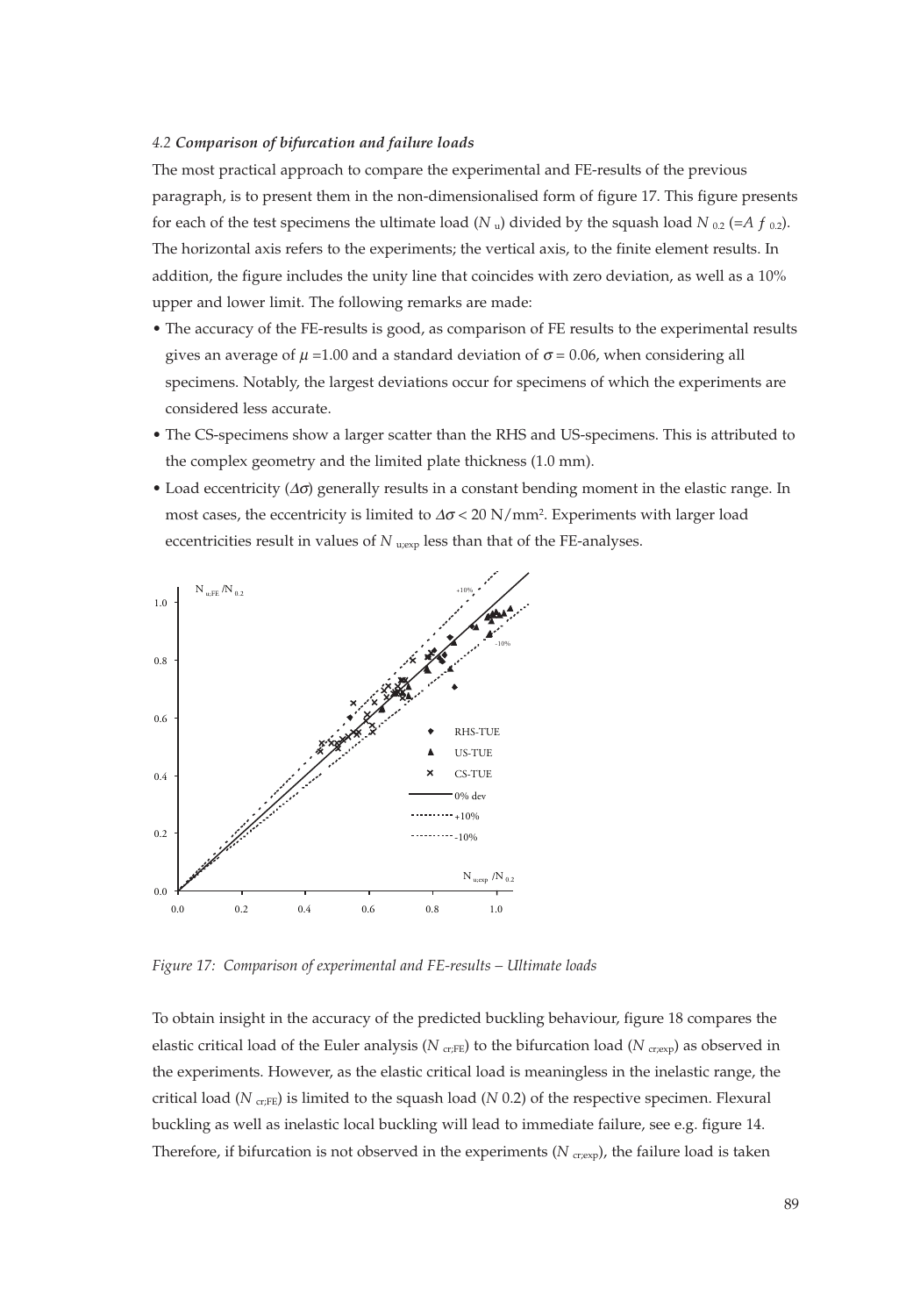instead (*N* <sub>u;exp</sub>). The subsequent results are presented in figure 18. The accuracy of the determined bifurcation loads is obviously limited. Nevertheless, the comparison shows a reasonable correlation ( $\mu$  =1.06;  $\sigma$  = 0.09).



*Figure 18: Comparison of experimental and FE-results – Bifurcation loads*

# **5 Conclusions and recommendations**

#### *5.1 Conclusions*

The following conclusions can be drawn from the comparison of experimental and FE-results:

- A substantial amount of new (experimental and numerical) test data for overall and crosssectional stability of aluminium extrusions with square hollow sections, U-shaped sections and complex sections is presented.
- The FE-analyses result in deformation modes that coincide with those observed in the experiments.
- The load-displacement diagrams show three types of behaviour: (1) squashing, (2) flexural and flexural-torsional buckling, and (3) local and distortional buckling. The actual behaviour due to squashing highly depends on the material characteristic and support conditions. Overall buckling can be attributed to flexural and flexural-torsional buckling. Failure occurs suddenly and depends highly on "small" inaccuracies of geometry and test set-up. The observed influence of initial deflections was negligible and less than that of the numerically applied ones. The buckling and post-buckling behaviour of local and distortional buckling is well described and the influence of both imperfections and inelastic material is less than that observed for squashing and sudden failure.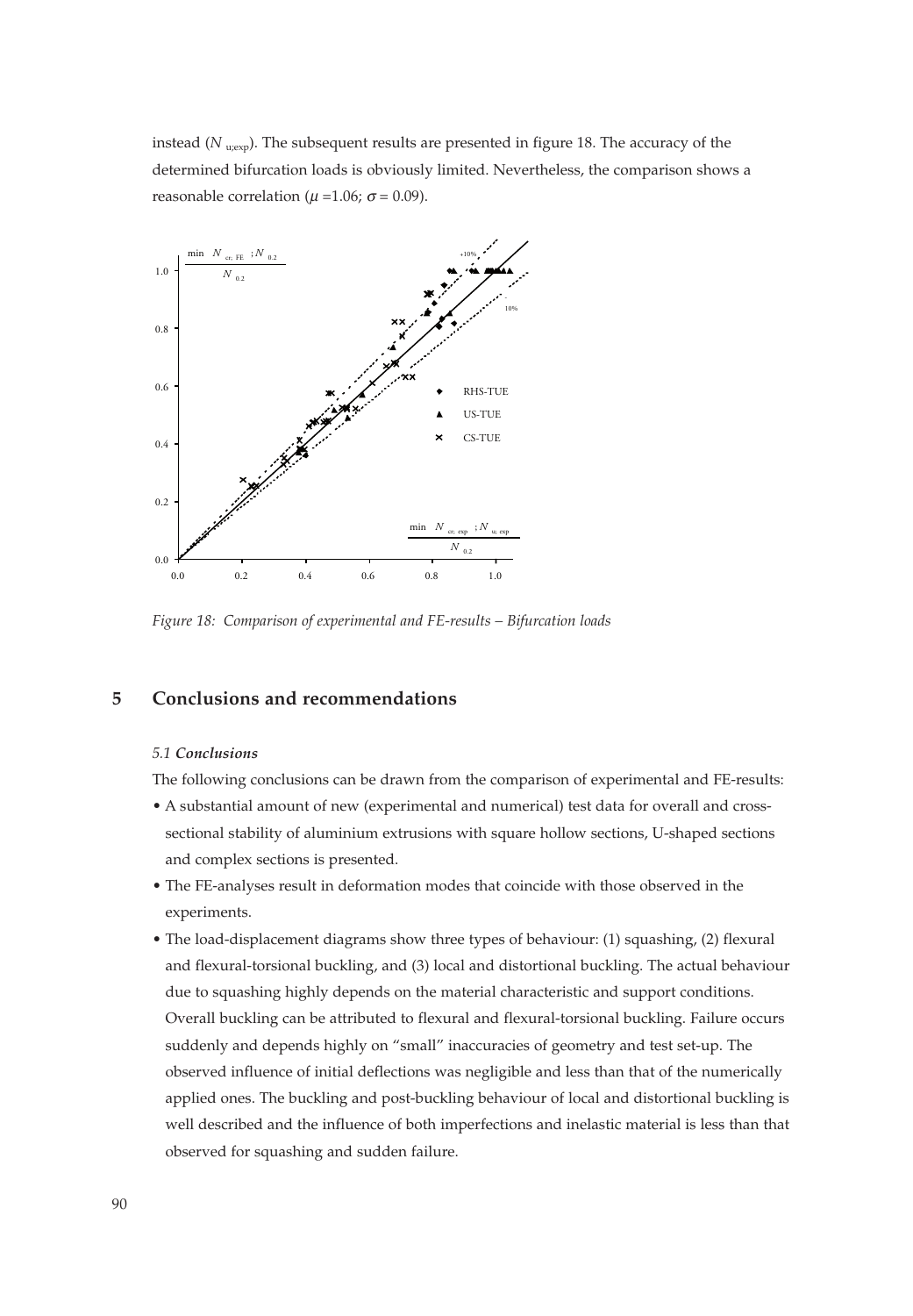- The tangent stiffness of the FE-analyses is identical to that of the input material characteristic. Generally, these coincide with the results of the strain gauges as well. The stiffness of the LVDT is in most cases less, which can be attributed to the influence of the support conditions and loading inaccuracies.
- Load eccentricity generally results in a constant bending moment in the elastic range. In most cases, the resulting eccentricity is limited.
- The FE-analyses accurately predict the ultimate load of the experiments. The bifurcation or critical load is reasonably well predicted, though for obvious reasons less accurate.

#### *5.2 Recommendations*

The following recommendations are given:

- Future research should investigate even more complex cross-sectional shapes and their buckling phenomena. It is essential to develop a solid experimental database.
- On the basis of the test results and numerical work presented here, a generally applicable prediction model for the ultimate load of (complex) aluminium sections under compression should be developed. In fact, such a model is already proposed in Mennink (2002).
- Despite the effort taken, the executed experiments are not perfect. Therefore, it is advised to develop an approach that allows the validation of future prediction models and design rules to be based on FE-results, supported by a limited number of experiments.

#### *Acknowledgements*

The authors are grateful for the financial and physical support from both the TU Eindhoven and TNO. Specifically the commitment of Dr IJ.J. van Straalen (TNO), Mrs. B.W.E. van Hove (TNO/ TU/e) and Prof. F.S.K. Bijlaard (TU Delft) is acknowledged.

# **References**

A substantial amount of literature has been reviewed and used, as specified in Mennink (2002). However, the following references contain specific details with respect to the presented results:

- [1] CEN (1993), Design of steel structures, Eurocode 3, Part 1.1, ENV 1993-1-1, Brussels, Belgium
- [2] CEN (1999), Design of aluminium structures, Eurocode 9, Part 1.1, ENV 1999-1-1, Brussels, Belgium
- [3] Hassinen, P. (2000), Compression strength of aluminium columns Experimental and numerical studies, In: Proceedings of the 3rd International Conference on Coupled Instabilities of Metal Structures, CIMS'2000 (Eds. Camotim D.; Dubina, D.; Rondal J.), ICP, London, UK